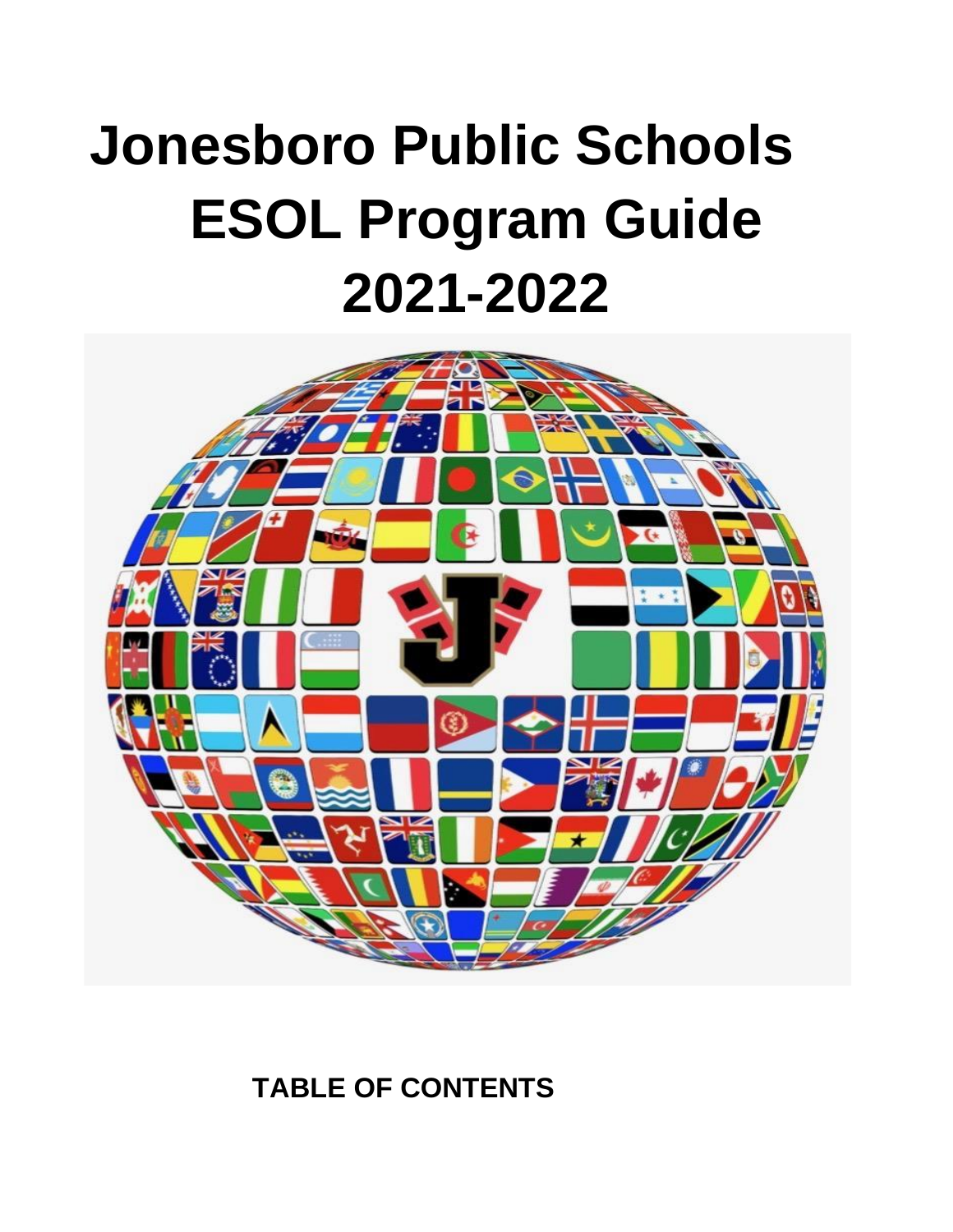| Philosophy and Goals<br>Page 2<br>Arkansas' English Language Proficiency Standards<br>Page 3<br>Page 4<br>Acronyms<br>SCHOOL DISTRICT OBLIGATIONS TO EL STUDENTS AND LEP PARENTS<br>Page 5-9<br>Language Instruction Educational Program (LIEP) Components<br>Page 10-13                                                                                                                                                                                                                                                                                                                                                                                                                                                                                                                                                                                                  | Introduction                               | Page 1 |
|---------------------------------------------------------------------------------------------------------------------------------------------------------------------------------------------------------------------------------------------------------------------------------------------------------------------------------------------------------------------------------------------------------------------------------------------------------------------------------------------------------------------------------------------------------------------------------------------------------------------------------------------------------------------------------------------------------------------------------------------------------------------------------------------------------------------------------------------------------------------------|--------------------------------------------|--------|
|                                                                                                                                                                                                                                                                                                                                                                                                                                                                                                                                                                                                                                                                                                                                                                                                                                                                           |                                            |        |
|                                                                                                                                                                                                                                                                                                                                                                                                                                                                                                                                                                                                                                                                                                                                                                                                                                                                           |                                            |        |
|                                                                                                                                                                                                                                                                                                                                                                                                                                                                                                                                                                                                                                                                                                                                                                                                                                                                           |                                            |        |
|                                                                                                                                                                                                                                                                                                                                                                                                                                                                                                                                                                                                                                                                                                                                                                                                                                                                           |                                            |        |
|                                                                                                                                                                                                                                                                                                                                                                                                                                                                                                                                                                                                                                                                                                                                                                                                                                                                           |                                            |        |
| Page 14<br>JPS LANGUAGE INSTRUCTION EDUCATION PROGRAM (LIEP)<br>$\Pi$ .<br>Page15<br>STAFFING AND SUPPORTING ESOL PROGRAMS<br>III.<br>Page15-17<br>MEANINGFUL ACCESS TO ALL CURRICULAR AND EXTRACURRICULAR<br>IV.<br><b>PROGRAMS</b><br>Page 17<br>AVOIDING UNNECESSARY SEGREGATION OF EL STUDENTS<br>$V_{\rm r}$<br>Page 17<br>VI.<br>EVALUATING EL STUDENTS FOR SPECIAL EDUCATION SERVICES AND<br>PROVIDING SPECIAL EDUCATION AND ESOL SERVICES<br>Page 18<br>VII.<br>MEETING THE NEEDS OF EL STUDENTS WHO OPT OUT OF ESOL<br><b>PROGRAMS</b><br>Page 18<br>VIII.<br>MONITORING AND EXITING EL STUDENTS FROM ESOL PROGRAMS<br><b>AND SERVICES</b><br>Page 19<br>ASSESSMENT OF ENGLISH LANGUAGE PROFICIENCY<br>IX.<br>Page 19<br>X.<br>LANGUAGE PROFICIENCY ASSESSMENT COMMITTEE (LPAC)<br>Page 20<br>EVALUATING THE EFFECTIVENESS OF THE ESOL PROGRAM<br>XI.<br>Page 21 | <b>IDENTIFICATION AND ASSESSMENT</b><br>I. |        |

# **INTRODUCTION**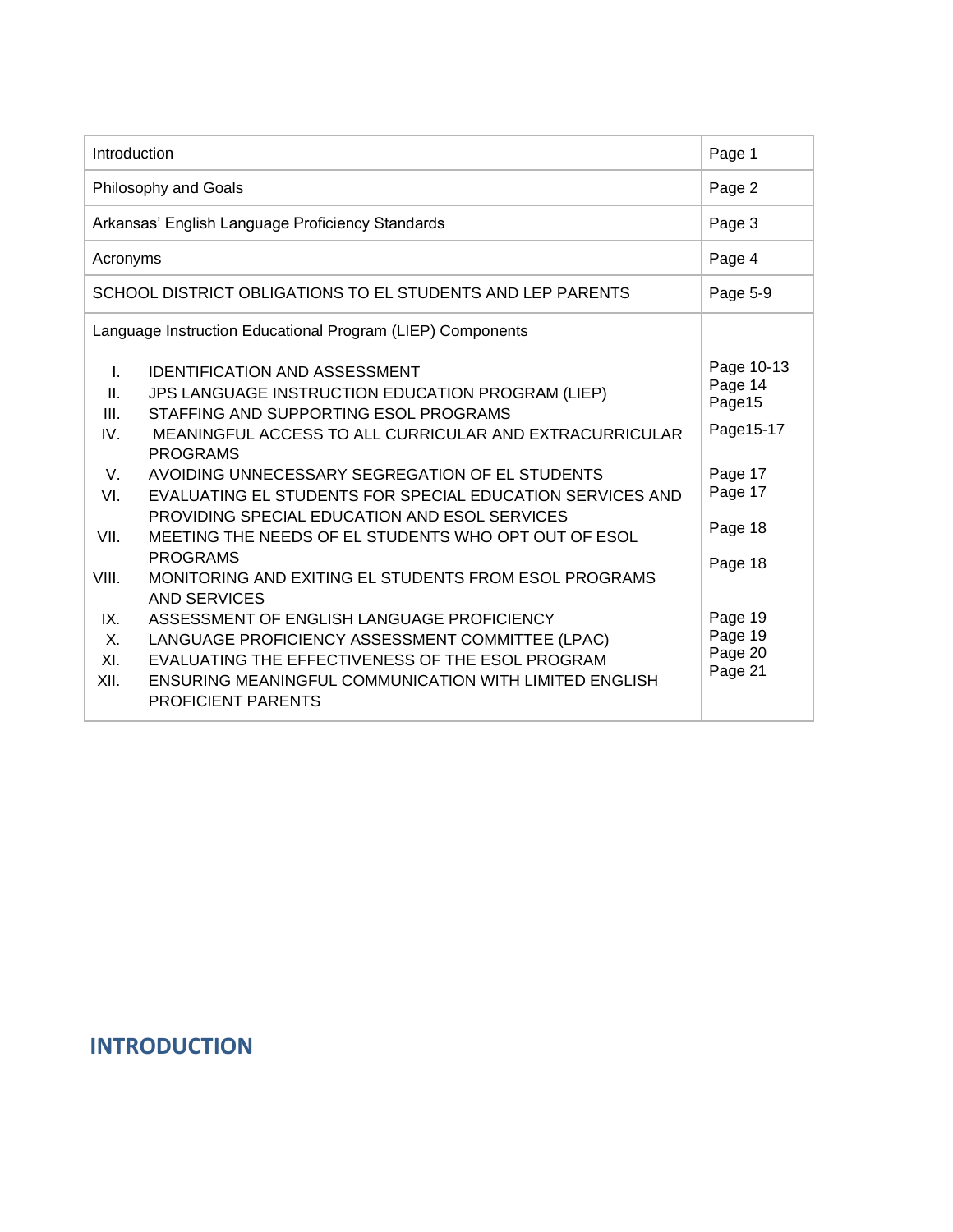This handbook is a resource for district staff providing program knowledge for meeting the needs of English Language Learners (ELLs). This handbook will serve as a tool to ensure student success and school improvement. It contains the policies and procedures of our program, as well as copies of forms used in identifying, assessing, placing, serving, and monitoring ELLs in reaching proficiency.

The ESOL staff is dedicated to providing every member of the Jonesboro Public School District with sufficient information about the district's ESOL program and making a difference in the lives of our ELLs. All staff members will have access to this handbook through the district website. In addition, all staff members will receive staff development and training designed to help them understand the policies and procedures outlined in the handbook, as well as ESOL practices which will serve as tools to help our ELLs reach college and career readiness.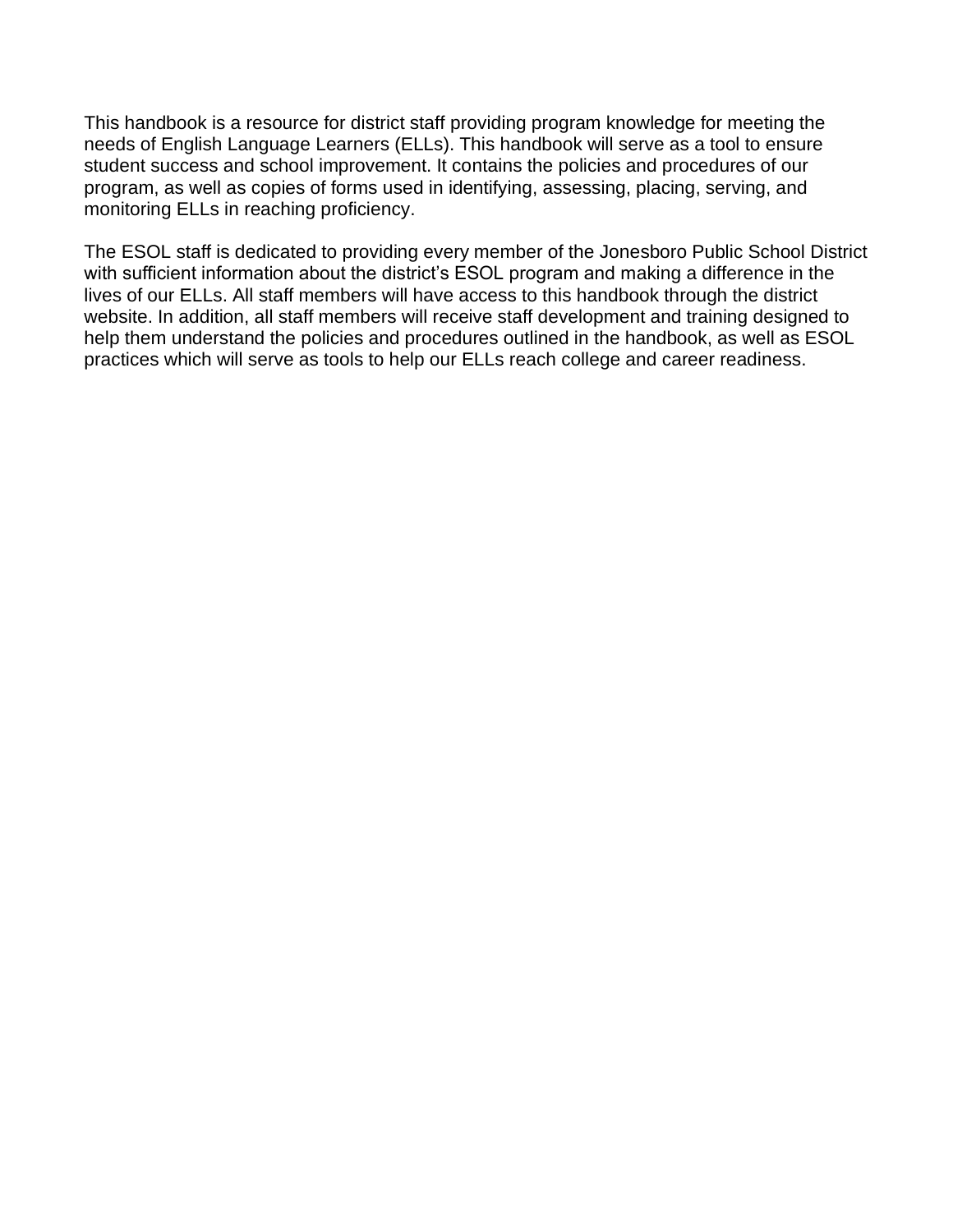# **PHILOSOPHY**

The primary philosophy of the Jonesboro School District's ESOL program is to provide our students with social and academic language needed for both school performance and everyday living through differentiated instruction which gives students the opportunity to develop the English language through listening, speaking, reading, and writing.

JPS will take into consideration the individual differences of our families and to implement a program that will benefit and improve education for each child who enters school regardless of their English proficiency and/or cultural backgrounds and perspectives. All students will have equal opportunities to participate fully in the education system through appropriate communication with parents and/or guardians. Letters and other information sent home will be in a language or form the parents and/or guardians understand.

Furthermore, Jonesboro Public Schools will provide a balanced ESOL program that will prepare English Language Learners (ELLs) to function in both the academic and social arenas. Our goal is to have students succeed in the content areas while learning academic skills: listening, speaking, reading and writing. Also, we want students to maintain their own culture while learning to live and participate in their new community (biculturalism). All teachers and staff of ELL students will be provided with information and training to enhance the role of each in this process

# *Goals*

**JPS staff will assist students in the development of English Language proficiency gaining one level each year as measured by the English Language Development Assessment ELPA21**

**JPS staff will aid students to achieve grade level academic performance as measured by the Arkansas mandated assessments.** 

# **EL STAFF CONTACT INFORMATION**

| <b>Cindy Thompson</b>    | <b>District Administrator JPS Central Office</b> |                           | 870-933-5800 x12279 |
|--------------------------|--------------------------------------------------|---------------------------|---------------------|
| <b>Jacqueline Ebbert</b> | <b>EL Teacher</b>                                | <b>JKC, MICRO, VPA</b>    | 870-933-5855        |
| <b>Monica Stimach</b>    | <b>EL Teacher</b>                                | <b>IS, MATH SCI, HWES</b> | 870-933-5845        |
| <b>Sara Tipton</b>       | <b>EL Paraprofessional</b>                       | <b>All elementaries</b>   | 870-933-5835        |
| <b>Dara Parnell</b>      | <b>EL Teacher</b>                                | AC, MAC                   | 870-933-5840        |
| <b>Kelly Gabe</b>        | <b>EL Teacher</b>                                | <b>JHS</b>                | 870-933-5881        |
| <b>Sandra Esparza</b>    | <b>EL Paraprofessional</b>                       | <b>Secondary Schools</b>  | 870-933-5881        |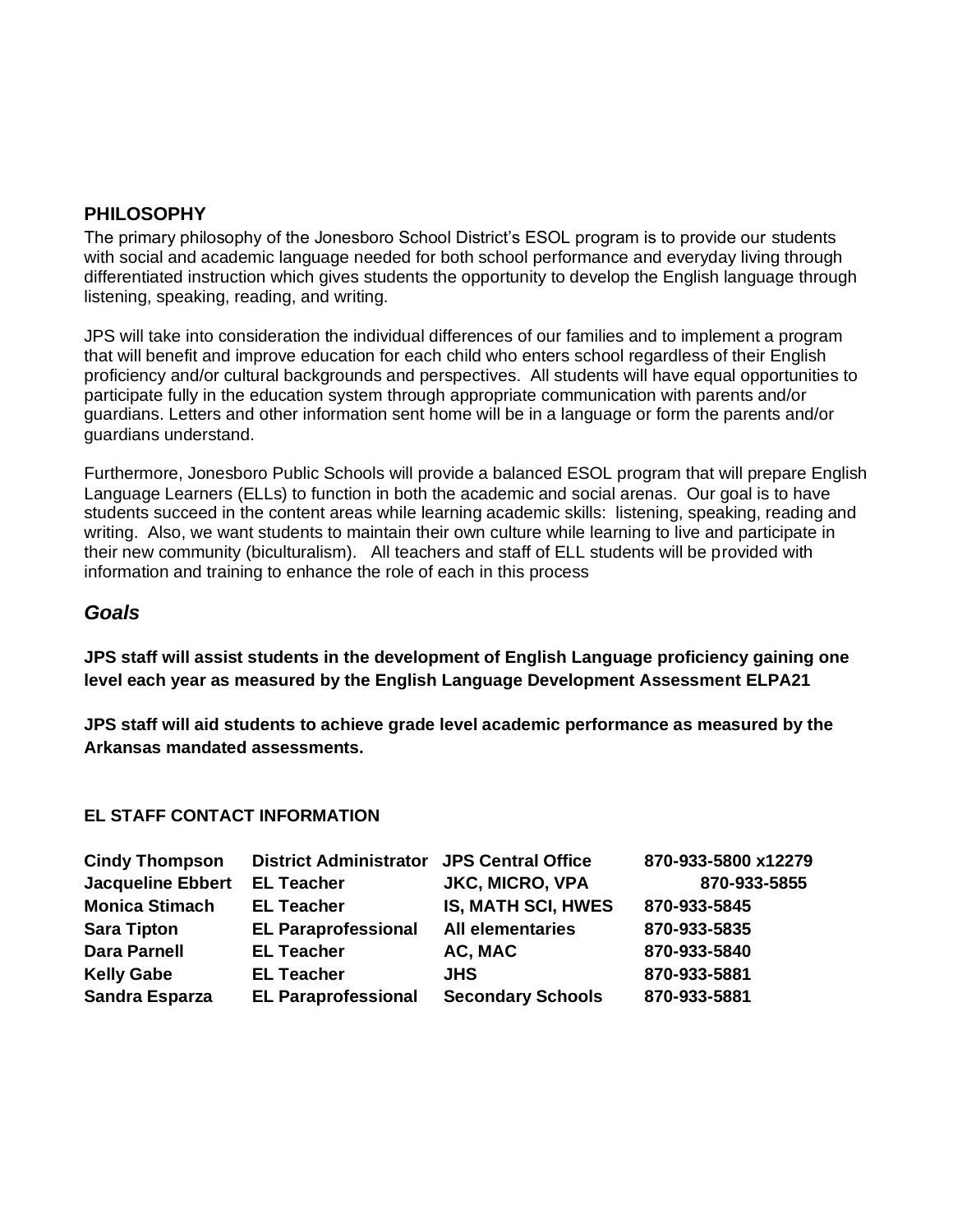# **ARKANSAS ENGLISH LANGUAGE PROFICIENCY (ELP) STANDARDS**

# **[ELP Standards](http://dese.ade.arkansas.gov/public/userfiles/Learning_Services/Curriculum%20and%20Instruction/Frameworks/Eng_Lang_Prof_2018/Arkansas_ELP_Standards_08_09_2018_RV.pdf) [ELP Standards At A Glance](http://www.arkansased.gov/public/userfiles/Learning_Services/Curriculum%20and%20Instruction/Frameworks/ELP%202015/12.22.14_Standards_At_A_Glance.pdf)**

The 10 English Language Proficiency (ELP) Standards are organized according to a schema that represents each standard's importance to ELs' participation in the practices called for by college- and-career-ready ELA & Literacy, mathematics, and science standards. In the complete ELP Standards documents the ten standards are linked to K-12 Practices in math, science, and ELA, as well as to the CCSS ELA/Literacy Standards.

**Standards 1 through 7** involve the language necessary for ELs to engage in the central content-specific practices associated with ELA & Literacy, mathematics, and science. They begin with a focus on extraction of meaning and then progress to engagement in these practices.

- 1. Construct meaning from oral presentations and literary and informational text through grade-appropriate listening, reading, and viewing.
- 2. Participate in grade-appropriate oral and written exchanges of information, ideas, and analyses, responding to peer, audience, or reader comments and questions.
- 3. Speak and write about grade-appropriate complex literary and informational texts and topics.
- 4. Construct grade-appropriate oral and written claims and support them with reasoning and evidence.
- 5. Conduct research, evaluate and communicate findings to answer questions or solve problems.
- 6. Analyze and critique the arguments of others orally and in writing.
- 7. Adapt language choices to purpose, task, and audience when speaking and writing.

**Standards 8 through 10** hone in on some of the more micro level linguistic features that are undoubtedly important to focus on, but only in the service of the other seven standards.

8. Determine the meaning of words and phrases in oral presentations and literary and informational text.

9. Create clear and coherent grade-appropriate speech and text.

10. Make accurate use of standard English to communicate in grade-appropriate speech and writing.

**ACRONYMS**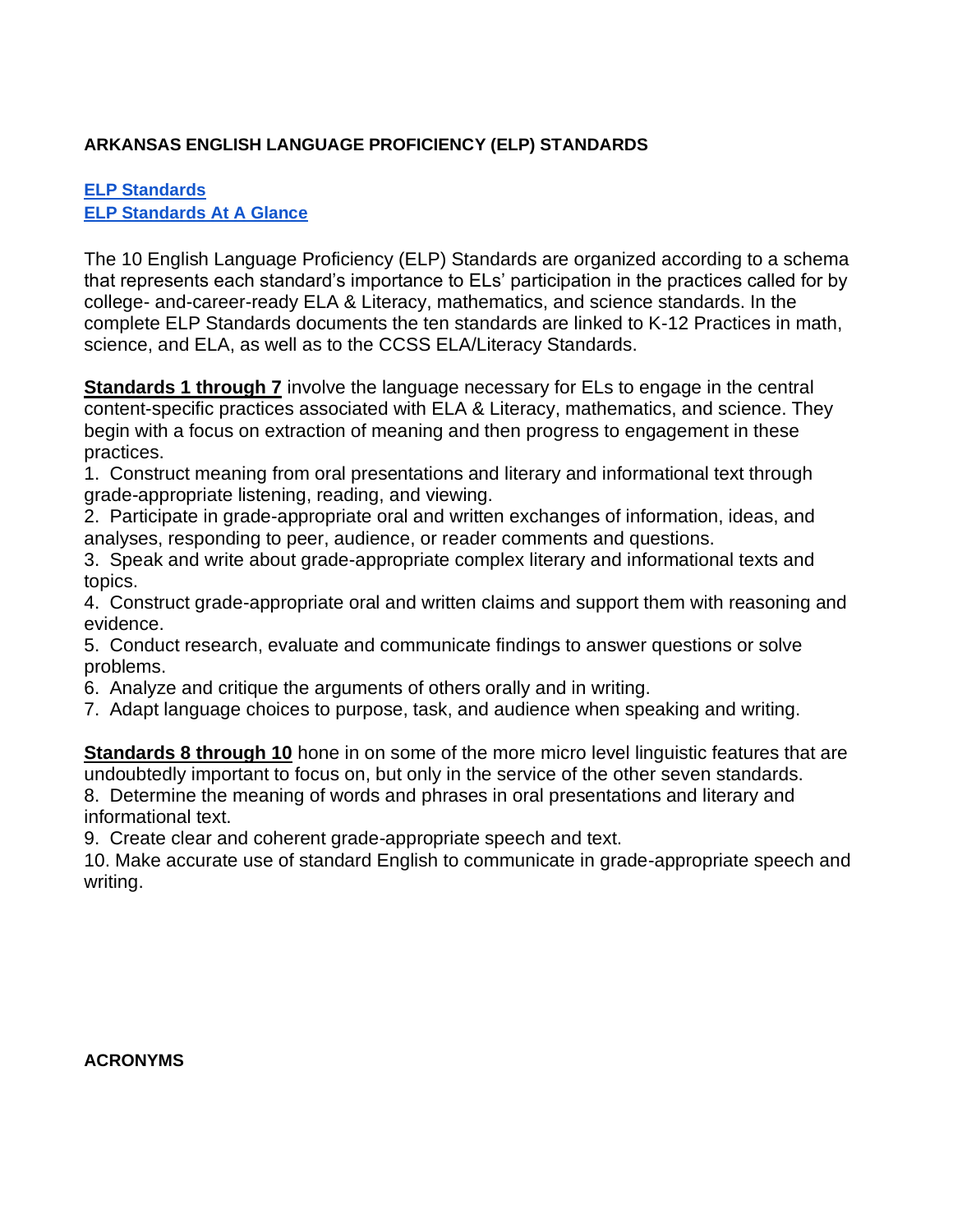| <b>ACRONYM</b> | <b>WHAT IT STANDS FOR</b>                                    |
|----------------|--------------------------------------------------------------|
| <b>ADE</b>     | Arkansas Department of Education                             |
| <b>ARF</b>     | <b>Annual Review Form</b>                                    |
| <b>CRT</b>     | <b>Criterion Referenced Test</b>                             |
| <b>EL</b>      | <b>English Learner</b>                                       |
| <b>ELD</b>     | <b>English Language Development</b>                          |
| <b>ELL</b>     | English Language Learner                                     |
| <b>ELP</b>     | <b>English Language Proficiency</b>                          |
| <b>ELPA</b>    | English Language Proficiency Assessment                      |
| ELPA21         | English Language Proficiency Assessment for the 21st Century |
| <b>ESL</b>     | English as a Second Language                                 |
| <b>ESOL</b>    | English for Speakers of Other Languages                      |
| <b>HLUS</b>    | Home Language Usage Survey                                   |
| <b>IEP</b>     | <b>Individualized Education Program</b>                      |
| <b>ILP</b>     | Initial Language Placement                                   |
| <b>LEP</b>     | <b>Limited English Proficiency</b>                           |
| <b>LIEP</b>    | Language Instruction Education Program                       |
| <b>LPAC</b>    | Language Proficiency Assessment Committee                    |
| <b>NRT</b>     | Norm Referenced Test                                         |
| <b>OCR</b>     | Office for Civil Rights                                      |
| <b>PHLOTE</b>  | Primary Home Language Other Than English                     |

# **SCHOOL DISTRICT OBLIGATIONS TO EL STUDENTS AND LEP PARENTS**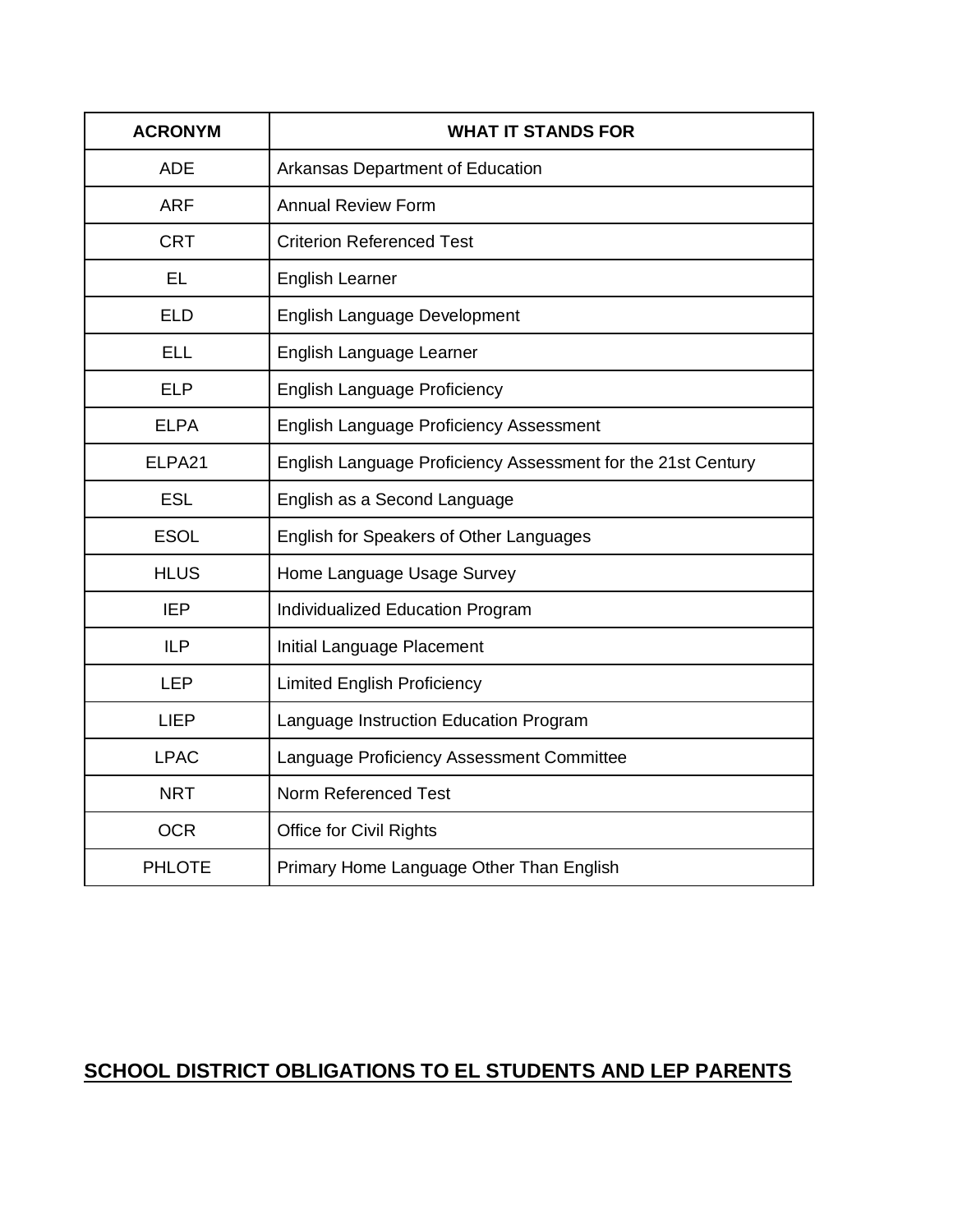*The obligation not to discriminate based on race, color, or national origin requires public schools to take affirmative steps to ensure that limited English proficient (LEP) students, now more commonly known as known as English Learner (EL) students or English Language Learners (ELLs), can meaningfully participate in educational programs and services, and to communicate information to LEP parents in a language they can understand.*

*The following materials include information for students and parents, OCR guidance and resources for education officials about their obligations to EL students and LEP parents, and added resources with related information.*

The following summary provides the legal context for services provided to ELs and their families:

| <b>CASE LAW</b>                                              | <b>SUMMARY</b>                                                                                                                                                                                                                                                                                                                                                                                                                                                                                                                                                                                                                                                                                                                                                                                                                                                                                                                                                                                                                                                                                                                                                               |
|--------------------------------------------------------------|------------------------------------------------------------------------------------------------------------------------------------------------------------------------------------------------------------------------------------------------------------------------------------------------------------------------------------------------------------------------------------------------------------------------------------------------------------------------------------------------------------------------------------------------------------------------------------------------------------------------------------------------------------------------------------------------------------------------------------------------------------------------------------------------------------------------------------------------------------------------------------------------------------------------------------------------------------------------------------------------------------------------------------------------------------------------------------------------------------------------------------------------------------------------------|
| Brown vs. Board of<br>Education, 1954                        | On May 17, 1954, the US Supreme Court ruled that where a State has<br>undertaken to provide an opportunity for an education in public schools,<br>such an opportunity is a right which must be made available to all on<br>equal terms. Segregation of children in public schools solely on the<br>basis of race deprives children of the minority group of equal<br>educational opportunities, even though the physical facilities and other<br>tangible factors may be equal.                                                                                                                                                                                                                                                                                                                                                                                                                                                                                                                                                                                                                                                                                              |
| Civil Rights Act of 1964,<br>Title VI                        | "No person in the United States shall, on the grounds of race, color, or<br>national origin be denied the benefits of, or be subject to discrimination<br>under any program or activity receiving Federal financial assistance."<br>Title VI is the focal point and center to all interpretations regarding any<br>legal challenges regarding the provision of equal opportunity to all<br>groups that are found in a protected class. This has been interpreted to<br>prohibit denial of equal access to education because of a language<br>minority student's limited proficiency in English. This means that limited<br>English proficiency students who are unable to participate in or benefit<br>from regular or special education school instructional programs are<br>protected by their Civil Rights. The triggering mechanism for Title VI is<br>the receipt of financial assistance from the federal government.<br>Consequently, public schools in the United States receive some form of<br>financial assistance from the federal government. Therefore, the Act<br>was the catalyst for the education of all children in a setting that was all-<br>inclusive. |
| Office for Civil Rights'<br>(OCR) May 25, 1970<br>Memorandum | "Where the inability to speak and understand the English language<br>excludes national origin-minority group children from effective<br>participation in the educational program offered by a school district, the<br>district must take affirmative steps to rectify the language deficiency in<br>order to open its instructional program to these students." A school<br>district is required to take affirmative steps in remedying a student's<br>limited English proficiency.                                                                                                                                                                                                                                                                                                                                                                                                                                                                                                                                                                                                                                                                                          |
|                                                              | Plaintiffs filed on behalf of Mexican-American children in Monterey<br>County, California, alleged that the school system was inaccurately                                                                                                                                                                                                                                                                                                                                                                                                                                                                                                                                                                                                                                                                                                                                                                                                                                                                                                                                                                                                                                   |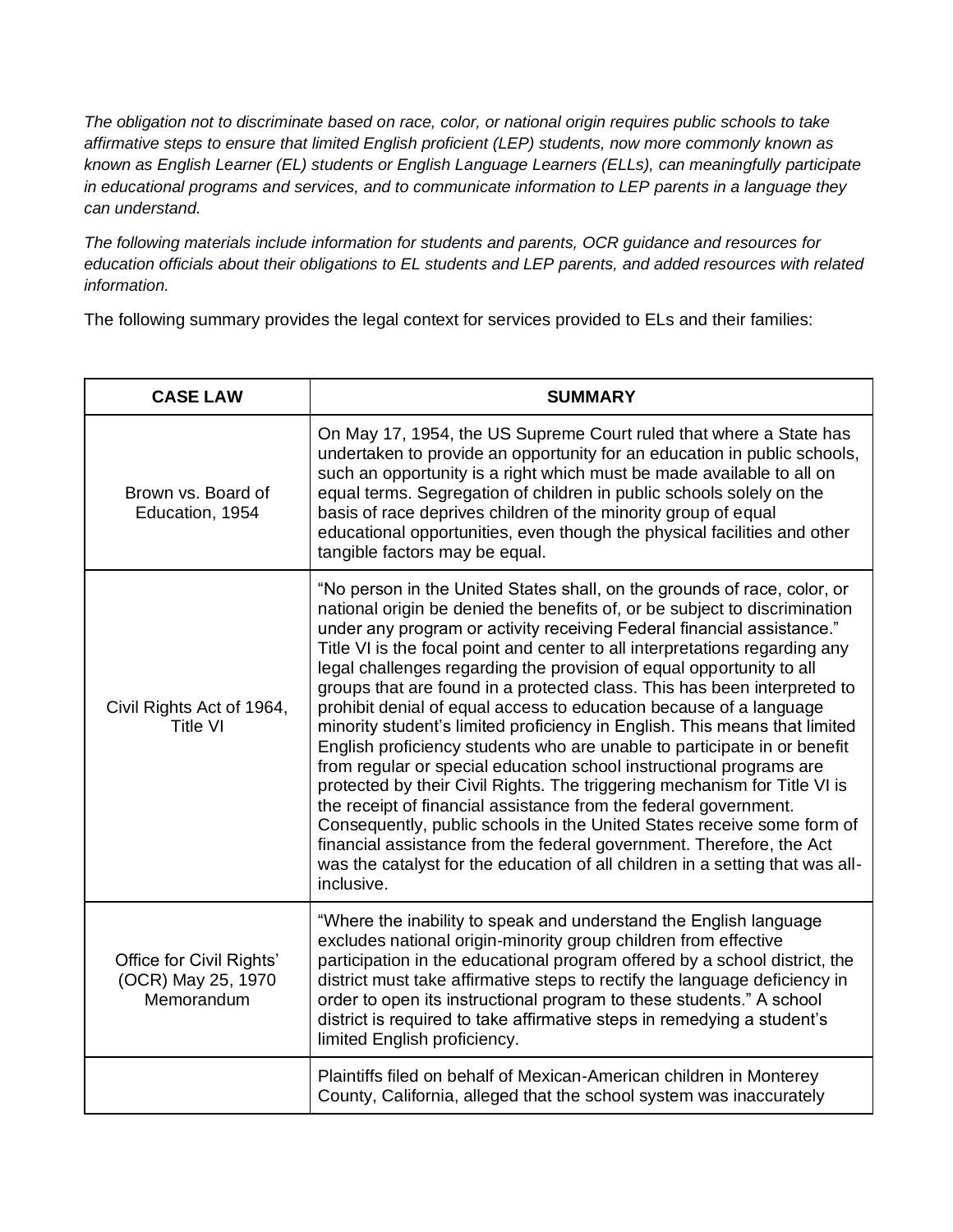| Diana vs. State Board of<br>Education, CA 1970                | identifying Spanish speaking children as mentally retarded on the basis<br>of IQ tests administered in English. The court ruled that non-English<br>proficient children cannot be placed in Special Education on the basis of<br>culturally biased tests or tests administered in English.                                                                                                                                                                                                                                                                                                                                                                                                                                                                                                                                                                                                                                                                                                                                                                                                      |
|---------------------------------------------------------------|-------------------------------------------------------------------------------------------------------------------------------------------------------------------------------------------------------------------------------------------------------------------------------------------------------------------------------------------------------------------------------------------------------------------------------------------------------------------------------------------------------------------------------------------------------------------------------------------------------------------------------------------------------------------------------------------------------------------------------------------------------------------------------------------------------------------------------------------------------------------------------------------------------------------------------------------------------------------------------------------------------------------------------------------------------------------------------------------------|
| Lau v. Nichols, 1974 (U.S.<br>Supreme Court)                  | "Equality of educational opportunity is not achieved by merely providing<br>students with "the same facilities, textbooks, teachers and curriculum;<br>because students who do not understand English are effectively<br>foreclosed from any meaningful education." This case was initiated by<br>parents on behalf of approximately 3,000 Chinese students who were<br>unable to understand the language of instruction in the San Francisco<br>Public Schools. These students had been required to attend classes<br>taught exclusively in English and had received no assistance in learning<br>English. The parents argued that the basic skills in English were the<br>very foundation of what the public schools of San Francisco teach. The<br>U.S. Supreme Court held that the San Francisco school system violated<br>Title VI by denying the students a meaningful opportunity to participate<br>in the educational program.                                                                                                                                                          |
| <b>Equal Educational</b><br>Opportunities Act (EEOA),<br>1974 | "No state shall deny equal educational opportunity to an individual on<br>account of his or her race, color, sex or national origin, byfailure of<br>educational agency to take appropriate action to overcome language<br>barriers that impede equal participation by its students in its instructional<br>programs." EEOA required schools to "rectify appropriately a limited<br>English proficient student's English opportunities." The OCR stepped in<br>to formulate the Lau remedies which would provide a standard of<br>approaches for school districts to follow. These remedies set the<br>approach for OCR to determine if a school district was in compliance.<br>The Lau remedies are: 1. Identifying and evaluating the English<br>language skills of language minority students 2. Determining<br>appropriate instructional treatments 3. Deciding when LEP/ELL children<br>are ready for mainstream classrooms 4. Determining the professional<br>standards to be met by teachers of language minority children                                                               |
| Castañeda v. Pickard,<br>1981 (5th Circuit Court)             | "The court's decision states that the burden of proof is upon the district<br>that the instructional program designed for an ELL student has clearly<br>developed English language skills of comprehension, speaking,<br>reading, and writing necessary for learning and achieving in English-<br>only instruction at a level substantially equivalent to pupils whose<br>primary language is English." OCR determined that the standards<br>reasoned by the Court was appropriate in determining whether<br>programs for language minority students meet the requirements of Title<br>VI. A three-part test was developed by the Court to evaluate the<br>adequacy of a district's program. The test is as follows: 1. The<br>Language Instruction Educational Program must be based on a sound<br>educational theory. 2. The program must be effectively implemented<br>and adequately supported so that the program has a realistic chance of<br>success. 3. Assurance that the program is working through an<br>evaluation and subsequent program modification to meet this<br>requirement. |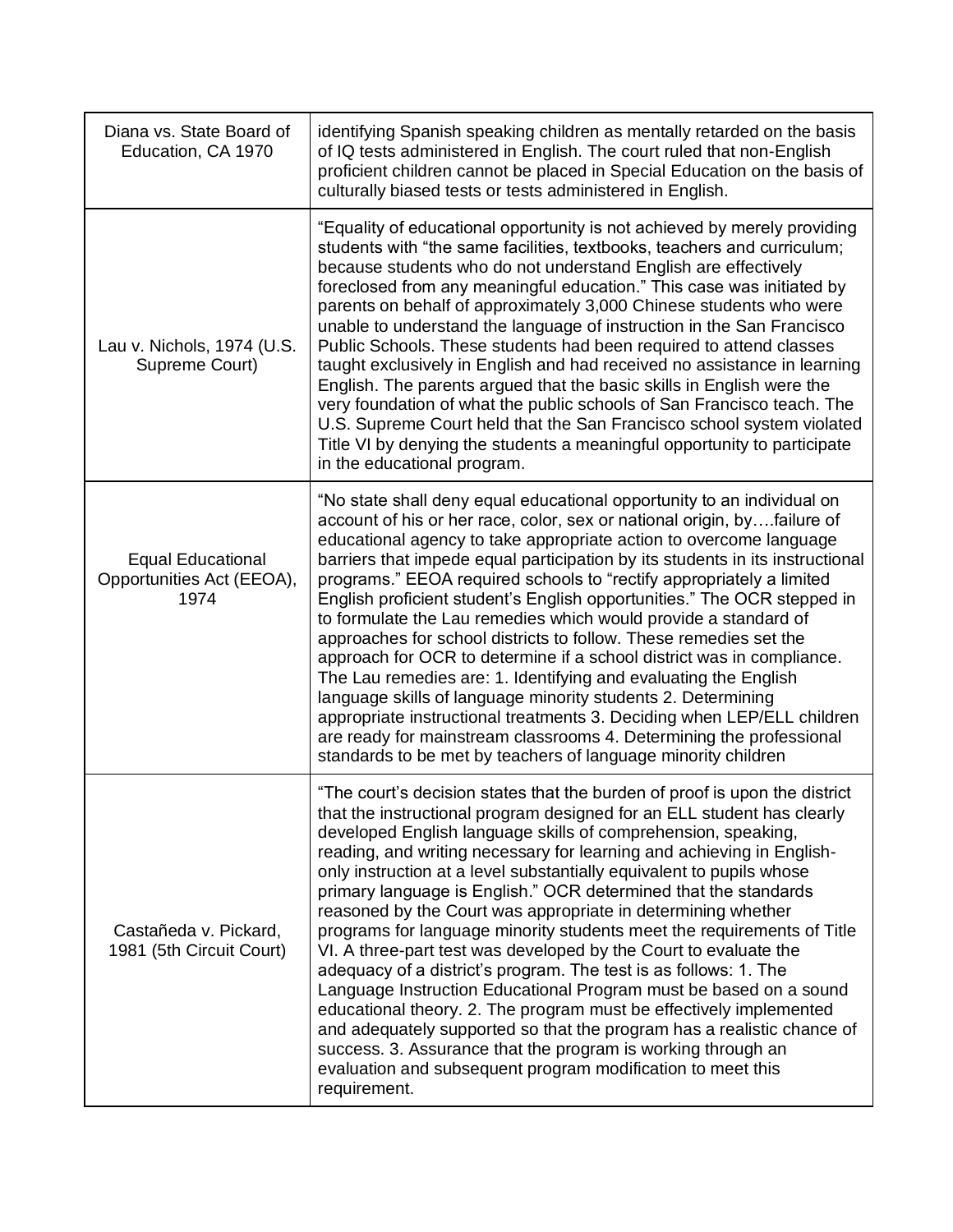| Plyler v. Doe, 1982                                         | "States cannot deny a free public education to undocumented immigrant<br>children regardless of their immigrant status." The Court ruled that<br>schools are required to provide full access to its instructional programs,<br>irrespective of the student's immigration status. Consequently, this case<br>established that if undocumented students attend public schools they<br>could not be excluded from provisions and the protections of Title VI of<br>the Civil Rights Act. Thereby, not having schools enforce immigration<br>laws within their district boundaries.                                                                                                                                                                                                                                                                                                                                                                                                                                                                                                                                                   |
|-------------------------------------------------------------|-----------------------------------------------------------------------------------------------------------------------------------------------------------------------------------------------------------------------------------------------------------------------------------------------------------------------------------------------------------------------------------------------------------------------------------------------------------------------------------------------------------------------------------------------------------------------------------------------------------------------------------------------------------------------------------------------------------------------------------------------------------------------------------------------------------------------------------------------------------------------------------------------------------------------------------------------------------------------------------------------------------------------------------------------------------------------------------------------------------------------------------|
| <b>Individuals with Disabilities</b><br>Education Act, 1990 | This act requires that student evaluations must be conducted in the<br>child's native language, and that parents must be informed of the<br>evaluations and their rights in a language they can understand. IEP's<br>must state the modifications of instruction, methods, and materials<br>needed for both native language and English as a second language<br>instruction.                                                                                                                                                                                                                                                                                                                                                                                                                                                                                                                                                                                                                                                                                                                                                      |
| OCR's September 27,<br>1991 Memorandum                      | The policy update is designed to determine whether schools are<br>complying with their obligation under Title VI and to evaluate the<br>adequacy of the program. This policy update provides for: staffing<br>requirements, exit criteria, access to all programs, schools may not<br>relegate LEP/ELL students to "second-class status" by not providing<br>them with equitable facilities (putting them in classes in the hallway,<br>closets, etc). This policy also placed the responsibility on school districts<br>to train teachers in the language acquisition theory, methods and<br>practices. Furthermore, the district also has to ensure that the<br>Language Instruction Educational Program teachers are evaluated by<br>someone familiar with language acquisition. The OCR adopted the<br>three prongs of the Castañeda case and required that all language<br>minority students be assessed for fluency, that parents be provided<br>school information in a language they understand, and that schools<br>ensure that instruction to limited English proficient students is carried<br>out by qualified staff. |
| No Child Left Behind Act of<br>2001                         | The primary goal or purpose was the reenactment and reform of the<br>Elementary and Secondary Education Act (ESEA). With the focus on<br>ensuring that "all children have a fair, equal and significant opportunity<br>to obtain a high-quality education and reach, at a minimum, proficiency<br>on challenging State academic achievement standards and state<br>academic assessments."                                                                                                                                                                                                                                                                                                                                                                                                                                                                                                                                                                                                                                                                                                                                         |
| The American Recovery<br>and Reinvestment Act,<br>2009      | An economic stimulus package that was signed into law on February<br>17, 2009. This act funds the Race to the Top grant. States are awarded<br>points for satisfying certain educational policies, such as performance-<br>based evaluations for teachers and principals based on multiple<br>measures of educator effectiveness (and are tied to targeted<br>professional development and feedback), adopting common standards<br>(though adoption of the Common Core State Standards was not<br>required), adoption of policies that do not prohibit (or effectively prohibit)<br>the expansion of high-quality charter schools, turning around the lowest-<br>performing schools, and building and using data systems.                                                                                                                                                                                                                                                                                                                                                                                                         |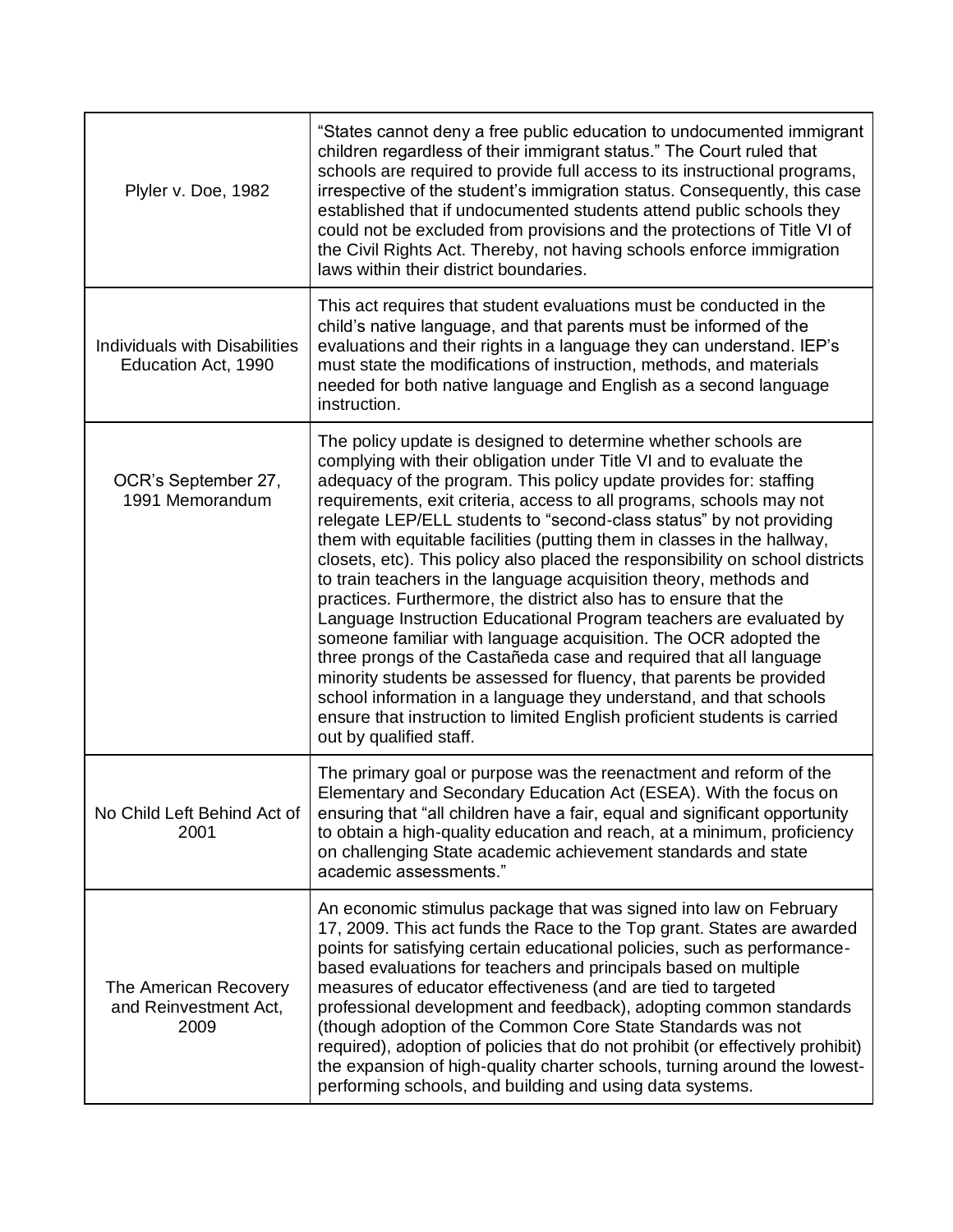| <b>Every Student Succeeds</b><br>Act (ESSA) | Equity: The Every Student Succeeds Act maintains Title III as a<br>separate title with a separate funding stream dedicated to the education<br>of English learners. Funding increase: In an era of fiscal constraint and<br>funding reductions, ESSA recognizes the large increase in the number<br>and percentage of English learners in this country, and increases the<br>Title III authorization levels. Fair accountability: ESSA gave states two<br>options for delaying English learners' inclusion in accountability systems<br>while they are learning English. Arkansas chose for the first year of the<br>student's enrollment in a U.S. school, report on but exclude from<br>accountability system the results on these tests; for the second year of<br>enrollment, include a measure of student growth on both tests; and for<br>the third year of enrollment, include proficiency on both tests in the<br>accountability system. Additionally, English learners who have<br>successfully left the English learner subgroup by attaining English<br>proficiency will be included in that subgroup for accountability purposes<br>for four years. This is something that educators have long argued is an<br>appropriate and fair way to consider the unique needs of such students.<br>Greater integration into the law's core: For the first time, English<br>language proficiency for English learners is integrated into the system<br>by which all schools and districts are held accountable. Furthermore,<br>the academic achievement of English learners is more fully integrated<br>into that accountability system. Movement of these two items out of the<br>separate Title III system (while maintaining Title III as a dedicated<br>funding stream) ensures that English learners' academic and language<br>needs can be fully considered by education systems. Supports for<br>English learners: ESSA provides resources to states and school<br>districts to establish, implement, and sustain high-quality language<br>instruction educational programs designed to ensure that English<br>learners, including immigrant children and youth, develop both English<br>language proficiency and content proficiency in math and English, as<br>measured against challenging academic standards. ESSA requires<br>states to measure school districts' progress in these areas and to<br>provide assistance and support to those school districts with ineffective<br>language instruction educational programs. Statewide entrance and exit<br>procedures for English learners: ESSA requires the establishment of<br>statewide entrance and exit procedures for English learners to ensure<br>that English learners get the resources they need while still learning<br>English. This also benefits these students by providing them with the |
|---------------------------------------------|---------------------------------------------------------------------------------------------------------------------------------------------------------------------------------------------------------------------------------------------------------------------------------------------------------------------------------------------------------------------------------------------------------------------------------------------------------------------------------------------------------------------------------------------------------------------------------------------------------------------------------------------------------------------------------------------------------------------------------------------------------------------------------------------------------------------------------------------------------------------------------------------------------------------------------------------------------------------------------------------------------------------------------------------------------------------------------------------------------------------------------------------------------------------------------------------------------------------------------------------------------------------------------------------------------------------------------------------------------------------------------------------------------------------------------------------------------------------------------------------------------------------------------------------------------------------------------------------------------------------------------------------------------------------------------------------------------------------------------------------------------------------------------------------------------------------------------------------------------------------------------------------------------------------------------------------------------------------------------------------------------------------------------------------------------------------------------------------------------------------------------------------------------------------------------------------------------------------------------------------------------------------------------------------------------------------------------------------------------------------------------------------------------------------------------------------------------------------------------------------------------------------------------------------------------------------------------------------------------------------------------------------------------------------------------------------------------------------------------------------------------------------------------------------------------------------------------------------------------------------------|
|                                             | stability they need if they move between schools or districts. Reporting<br>requirements: ESSA requires reporting on English learners with<br>disabilities, as well as reporting on the percentage of students who are<br>long-term English learners, as measured by students who have<br>maintained the classification for five or more years.                                                                                                                                                                                                                                                                                                                                                                                                                                                                                                                                                                                                                                                                                                                                                                                                                                                                                                                                                                                                                                                                                                                                                                                                                                                                                                                                                                                                                                                                                                                                                                                                                                                                                                                                                                                                                                                                                                                                                                                                                                                                                                                                                                                                                                                                                                                                                                                                                                                                                                                           |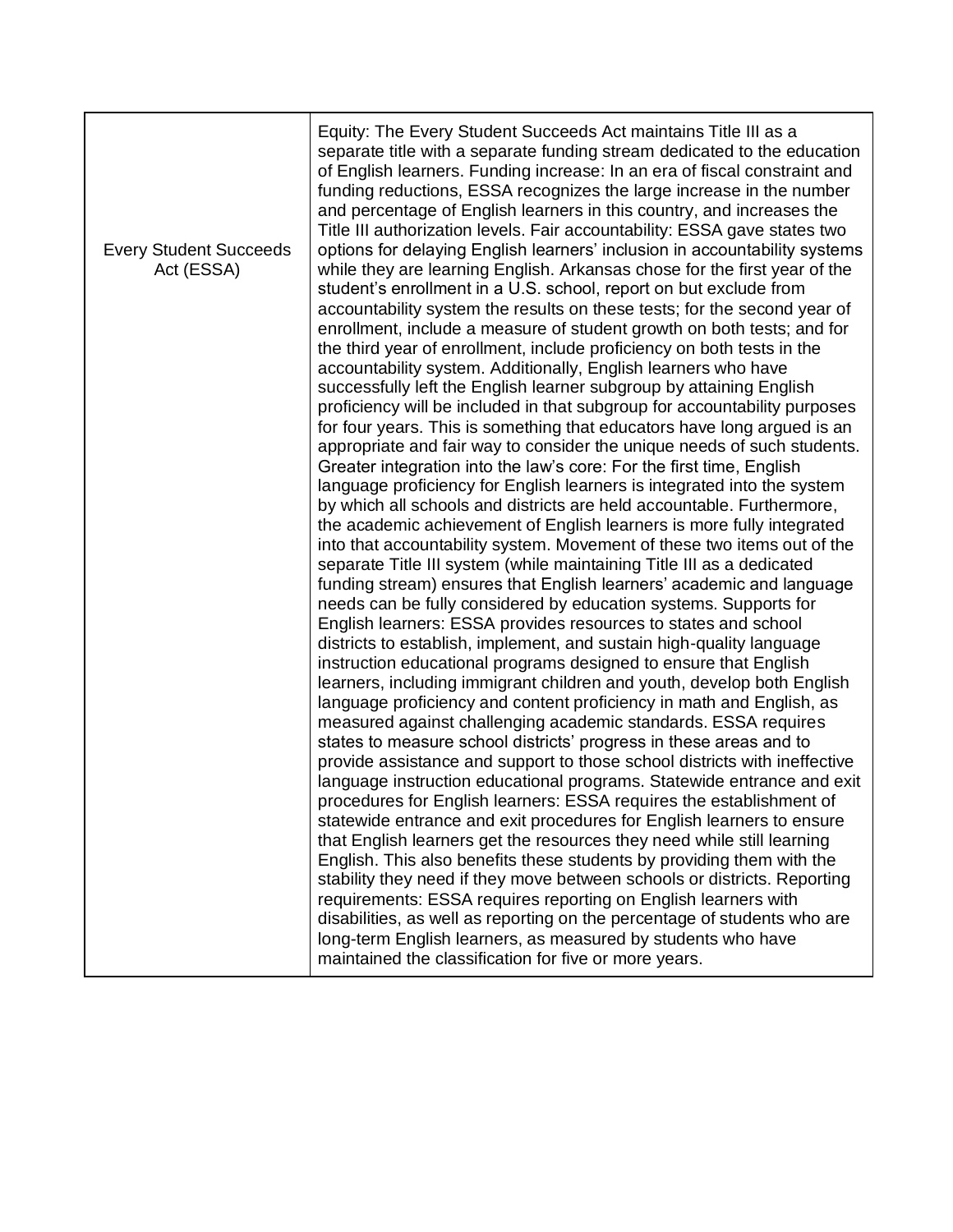# **LANGUAGE INSTRUCTION EDUCATIONAL PROGRAM (LIEP) COMPONENTS**

# **I. IDENTIFICATION AND ASSESSMENT**

# **IDENTIFYING AND ASSESSING ALL POTENTIAL EL STUDENTS**

Upon enrollment into Jonesboro Public School District, all students will complete the [Arkansas](http://www.arkansased.gov/public/userfiles/Learning_Services/English%20Language%20Learners/Arkansas_Home_Language_Usage_Survey.pdf)  [Home Language Usage Survey \(HLUS\).](http://www.arkansased.gov/public/userfiles/Learning_Services/English%20Language%20Learners/Arkansas_Home_Language_Usage_Survey.pdf) The HLUS determines which students should be referred for English language proficiency (ELP) assessment to determine their classification as EL students entitled to language assistance services. Students initially indicated by the HLUS or other means for English proficiency testing are often referred to as those with a Primary or Home Language Other than English (PHLOTE).

#### Home Language Usage Survey

- The HLUS form is a required component of ALL registration packets.
- Completion of the HLUS is ensured by the school **registrar/secretary.**
- If the HLUS indicates a language other than English is spoken at home, a **copy** of the form will be sent by the **registrar** to the **ESOL Building Designee** immediately.
- All students must have a completed HLUS in their permanent/cumulative folder.
- The **ESOL Building Designee** will then begin the screening process.
	- $\circ$  Before administering the screener, ensure no prior ELPA21 screener/summative assessment data is available for the student. If existing ELPA21 data is less than a year old, use that data.
	- $\circ$  Screen students with no/outdated ELPA21 data with the ELPA21 screener.
- A copy of the HLUS will be kept in the student's permanent folder *AND* his/her EL folder.

#### Parent/Student Interview

- **ESOL Building Teacher** *may* conduct a parent-student interview should further information about students' language, educational background, and family background if needed. This information may assist in providing appropriate support and services to the student.
- [SAMPLE Parent/Student Interview](https://docs.google.com/spreadsheets/d/1MKjvpg9nIjsKAyE9Clqgd1mqliLitoTf9aLgx3blapc/copy)
- [SAMPLE Parent/Student Interview 2](https://docs.google.com/document/d/1z38tx7X5NEobql_UKdoXumhUM1QE6I1CFlHXUWRvAcg/copy)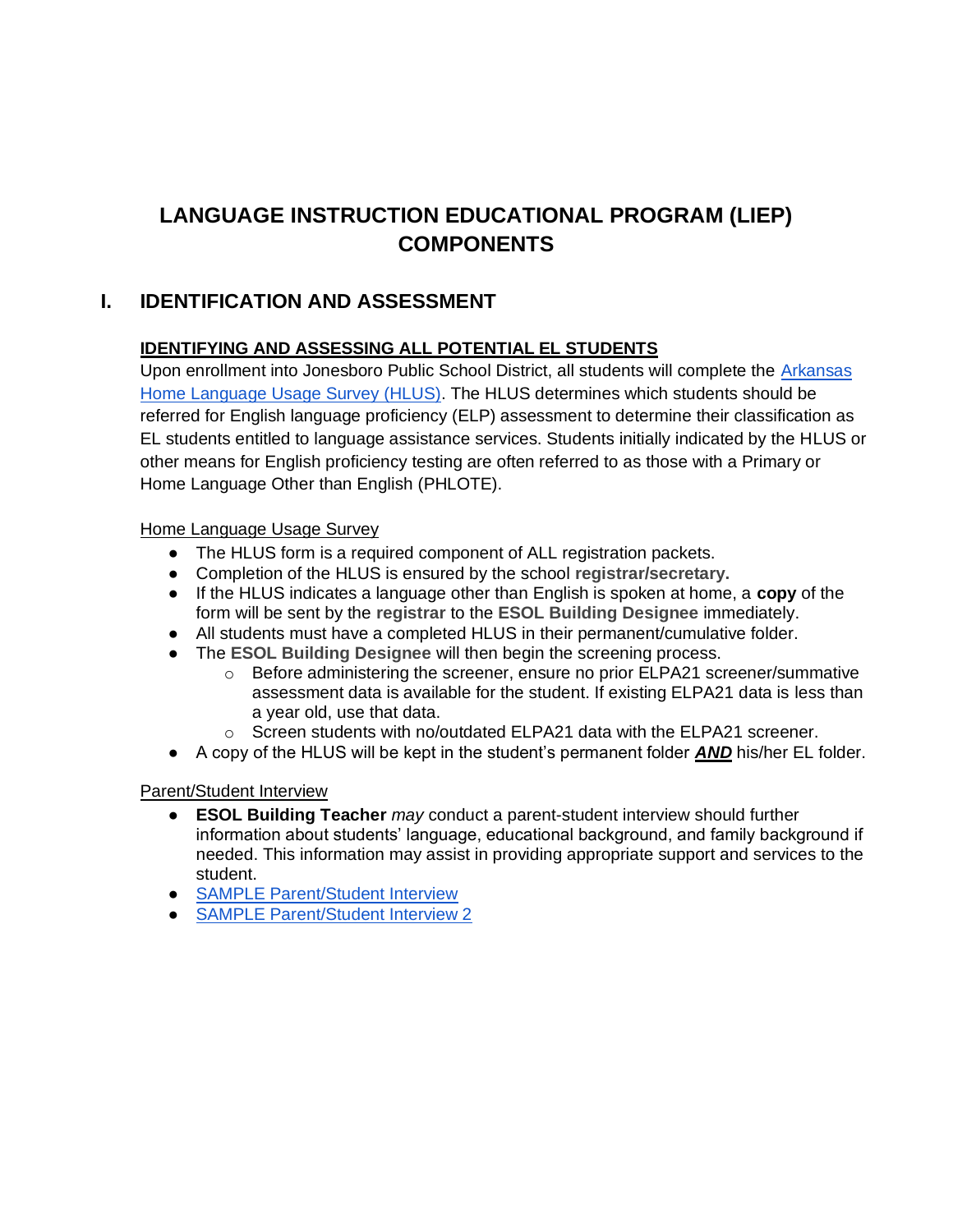#### Teacher Referral/Recommendation

- A teacher may notice a student's social behavior or academic achievement indicates a potential language barrier issue even though the HLUS indicates English only. In this case, the teacher must contact the **ESOL Building Teacher** and provide documentation for concern.
- The **ESOL Building Teacher** will then determine if usage of language other than English was present from birth to an extent that potentially impacted the students' English language development by using the [Arkansas Home Language Verification](https://drive.google.com/file/d/13SRPSrsQYqc4Rk58njTtImoLoBdDbAwO/view)  [Form.](https://drive.google.com/file/d/13SRPSrsQYqc4Rk58njTtImoLoBdDbAwO/view)
- If there is evidence that another language is impacting the student's language development, the **ESOL Building Teacher** will begin the screening process.
- If it is determined that the student is in need of ESOL services, a notation should be made on the HLUS and all documentation kept in the student's permanent folder as well as the ESOL file.

#### Transfer Students

- If a student transfers into the district from another Arkansas district, the **ESOL Teacher/Counselor/Registrar** should check TRIAND for student data, in order to determine if the student has already been identified as an EL.
- If a student transfers into the district from a state, territory, or country *other than Arkansas or a state not using ELPA21, the student must be screened using the ELPA21 screener.* The district must screen, determine placement, and notify the parent of services.
	- $\circ$  The district has 30 calendar days if a student enrolls on the first day of school for screening, placement, and parent notification of services.
	- The district has 15 calendar days if the student enrolls after the first 30 days of school for screening, placement, and parent notification of services.

#### Re-enrolling Students

- If a student has previously been enrolled in the district, transferred, and returns, procedures for all transfer students apply.
- If the student has a prior exit, attempt to retroactively monitor the student with other data to see if he can continue in the monitoring status as per the Professional Judgment Rubric data.
- If the student has NEVER exited, **and** the available ELPA21 data is more than a year old **and** the district can not locate ELPA21 data in Triand or in the ELPA21 data system, then re-screen and proceed with appropriate placement.

#### Foreign Exchange Students

● Based on the language of Title VI and the Lau decision, a foreign exchange student who is enrolled in a public school in the United States is a 'person in the United States,' and the Lau provisions would therefore apply.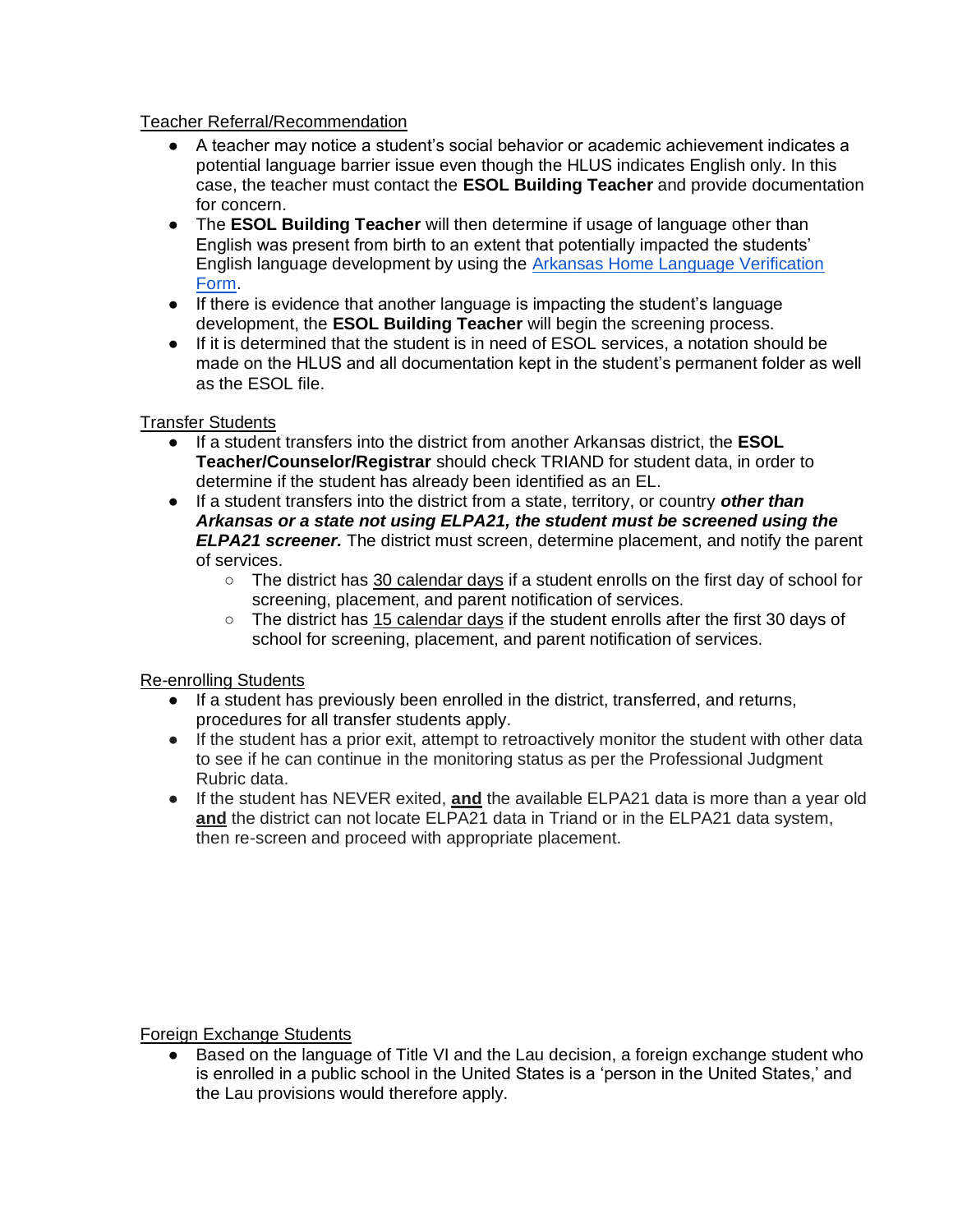- Foreign exchange students **must** be given the same identification, assessment, and placement procedures as other students. This includes using the Home Language Verification Form *IF* the HLUS reflects the language of the host family and not the student's first language (the language spoken in the home of the student's birth). The **ESOL Teacher** will follow district procedures and administer the ELPA 21 screener to determine the proficiency level of the foreign exchange student.
- If the results of the assessment indicate the student is LEP, the student must be placed into the ESOL program. Foreign exchange students who qualify for services must also be administered the annual ELPA21 summative assessment. All students in the program, including those who have waived services and foreign exchange students, must participate in all state assessments.

#### Assessment Procedures

● Based on the results of the HLUS, students are given the ELPA21 screener. The ELPA21 assesses the student's academic English in all four language domains (Reading, Writing, Speaking, and Listening) and must be administered by a trained testing administrator.

#### Initial Placement

- Initial placement of a student is determined by a committee of educators responsible for the appropriate education of the EL student. This committee is called a Language Proficiency and Assessment Committee (LPAC) and consists of at least three people from the following list:
	- **Building Administrator (required)**
	- **ESOL Designee - must be a certified teacher who is ESOL trained (required)**
	- **Classroom Teacher (required)**
	- Other members as deemed necessary, for example:
		- Special Education teacher
		- GT teacher
		- Counselor
		- Coach
		- Therapist
		- Parent (*but not required*)
- *Students demonstrating proficiency (a score of 4 or 5) in each of the four domains of the ELPA21 screener must also meet criteria on the "Professional Judgment Rubric" to verify whether or not they qualify for services for English Language Development. Screeners indicating limited English proficiency qualify a student for placement in the ESOL Program.*

Parental Notification

- The district has 30 (calendar) days if a student enrolls on the first day of school for screening, placement, and parent notification of services.
- The district has 15 (calendar) days if the student enrolls after the first 30 days of school for screening, placement, and parent notification of services.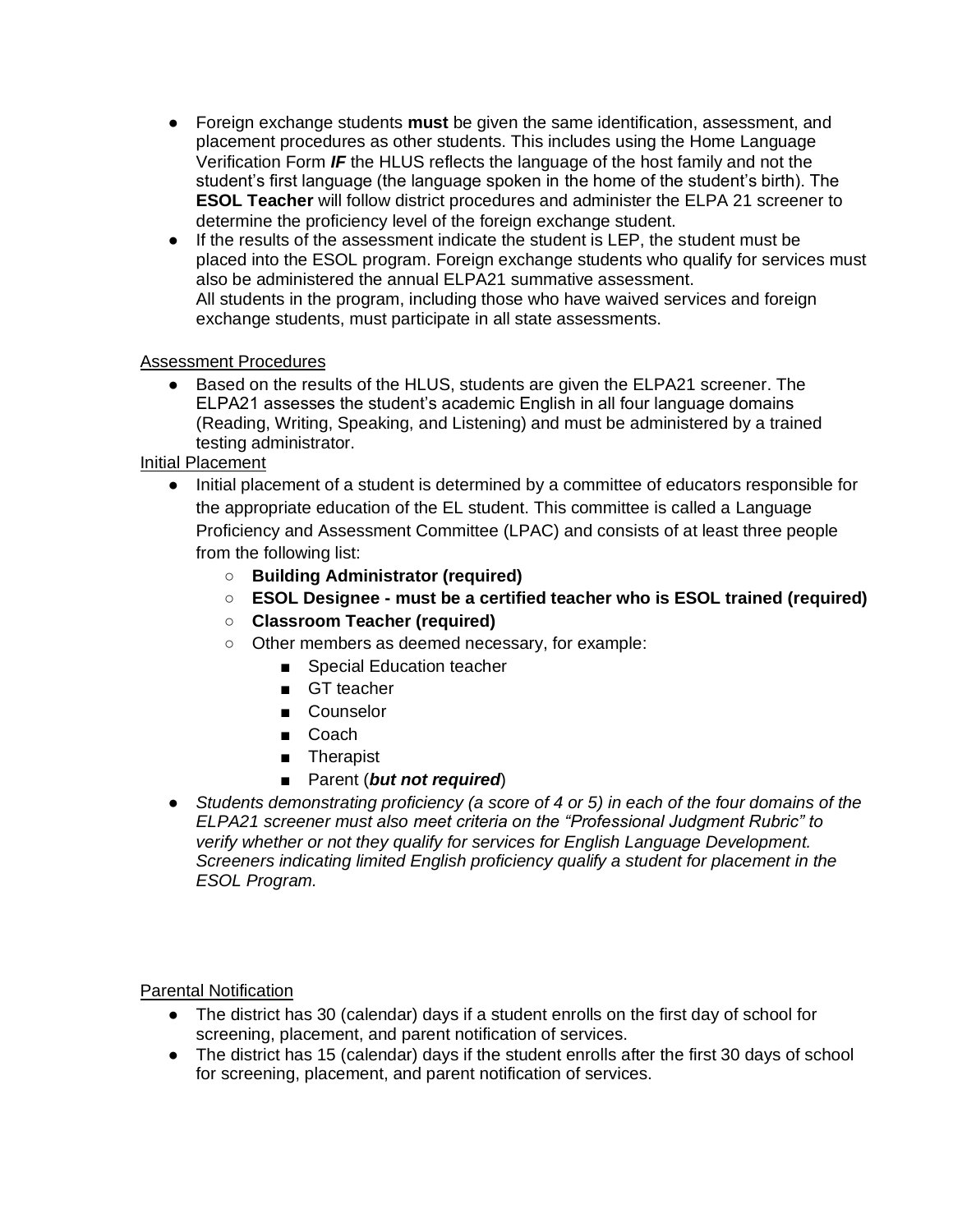\*Parents/guardians will be notified in a language or manner they understand regarding the information and decision of the LPAC. The parent may be invited to the actual LPAC meeting, but their presence is not required. If a parent does not understand English the school will provide an interpreter to the extent practicable. Notification letters must be dated and signed by district or school personnel.

> It is the responsibility of the **ESOL District Coordinator** to ensure the accuracy of all EL Data in eSchool for the Jonesboro School District. Data Entry

Students who are initially assessed for English proficiency should have the following information entered into eSchool:

- **Home Language** on Student Summary Page under "Registration" reflecting language other than English
- **ESL box checked** on Student Summary Page on the Personal screen under "Educational Factors"
- **ELL Entry/Exit Start Date**--in the "ELL Program" screen *The date the student entered a U.S. school for the first time in grades K-12, regardless if the entry was in Arkansas or another state.* MM/DD/YYYY
- If student **does NOT meet exit criteria** upon initial assessment and is an English Learner:
	- o **Check the "Value" box** to the left of the ELL Entry/Exit Start Date on the ELL screen
	- o Choose the **Language Instruction Education Program (LIEP)-ELD Program Type code** on the ELL Screen (codes explained below)
	- o Choose the **Language Instruction Education Program (LIEP)-Core Content Access code** on the ELL Screen (codes explained below)
- If student meets **exit criteria** upon initial assessment,
	- o Enter the date determined on the "ADE Language Minority Student Exit-Monitoring Form" as the **ELL Entry/Exit End Date** in the "ELL Program" screen -*The date the student met criteria for Fluent English Proficient status and was exited from the English Learner program; no longer receives services. .* MM/DD/YYYY
	- o Uncheck the box to the left of the ELL Entry/Exit Start Date
	- o **ESL/ELL Monitored** appropriate year of monitoring entered on "ELL Fields" screen (M1, M2, M3, M4, or MC-Monitoring Complete)
- **Language of Correspondence** on "Guardian Contact" screen(s) should indicate the language in which each parent/ guardian wishes to be contacted.

# **Additional eSchool data that may need to be entered**

- **English Learner Waived Services date** on "ELL" screen **–** The date an English Learner's parent/guardian signed the form waiving English Learner services for the student (if applicable)
	- o Student with waived services must still be coded as an EL student (entry date entered and value boxed checked)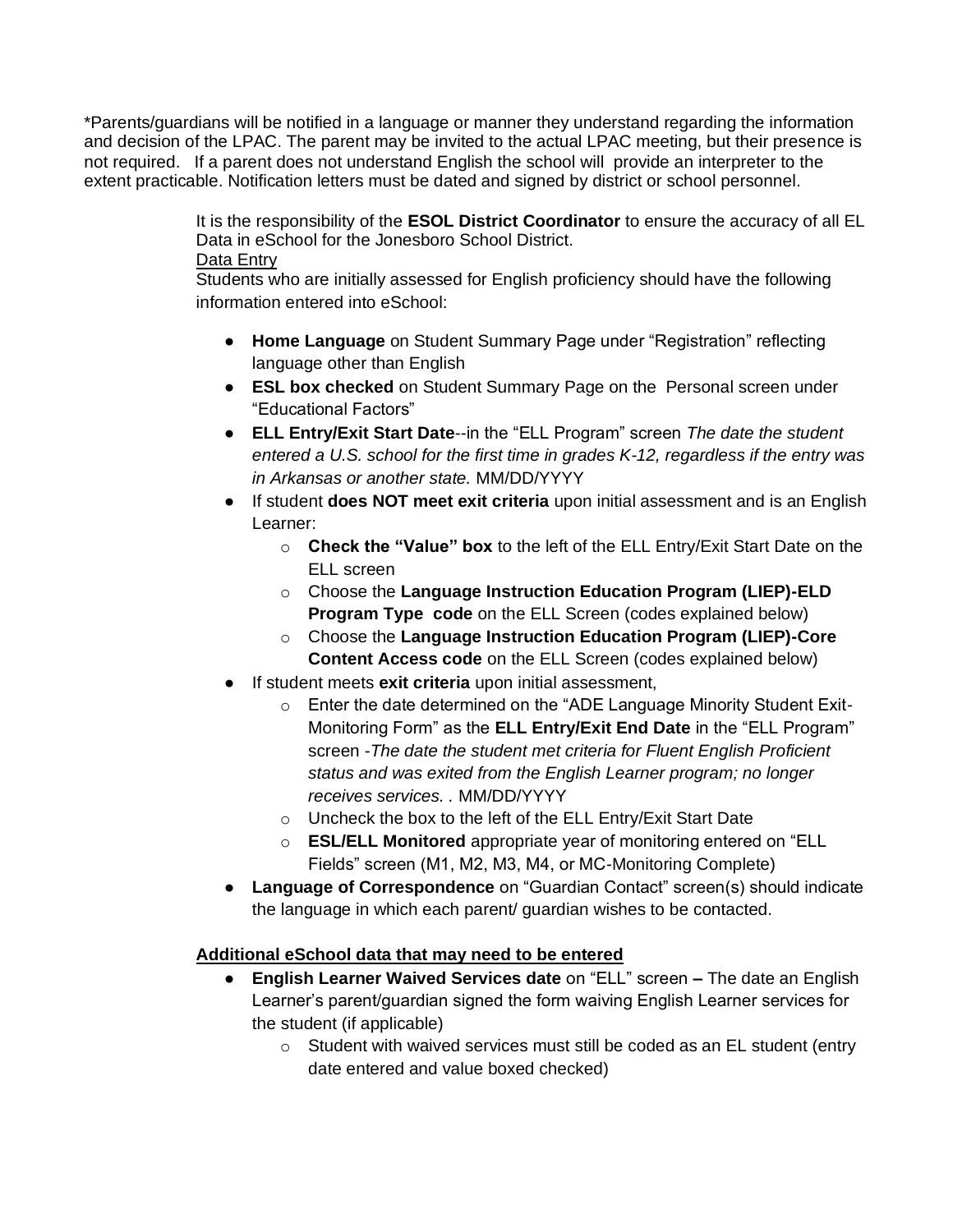- o District will choose "Declined Services" on both ELD Program Type and Core Content Access.
- o Parent/Guardian is required to meet with the ESOL personal and school administrator in order to waive services.
- **Immigrant** box checked on "Educational Factors" screen if student:
	- o Is between the ages of 3 and 21
	- o Was not born in any US state
	- $\circ$  Has not attended one or more schools in any one or more states for more than 3 full academic years (K-12).
- **RAEL** (Recently Arrived English Learner)
- **Title III box** checked on "SIS/Misc Items Fields" screen for all LMS students in a Title III district only.

# **II. LANGUAGE INSTRUCTION EDUCATION PROGRAM (LIEP)**

- **ELD Push-in (ELD-PI):** EL teachers or El Paraprofessional assisting the classroom teacher in providing English language development to English learners in the classroom helping ELs with comprehension, participation, and completion of classroom assignments. This is reserved for Self contained EL students at JPS.
- **ELD Pull-out (ELD-PO):** ELs spend part of the day in a mainstream classroom, and are "pulled out" for a portion of the day to receive ELD instruction. Instruction is provided by EL teachers or EL paraprofessional working under the direct supervision of a certified teacher. The program targets specific English skills that are preventing students from fully participating in the mainstream classroom. EL students of similar proficiency and/or similar grade level are grouped for instruction. This approach is more common in elementary school settings.
- **ELD Class Period (ELD-CP):** ELs receive their ELD instruction during a regular class period taught by a EL certified teacher. Students will receive *course credit* for the class. This is only available in junior high schools and high school at JPS.
- **ELD Declined Services (ELD-DS)**: Declined services and not participating in an ELD ProgramDeclined Services and not participating in an ELD program NOTE: Used only for students whose parents have declined the ELD program services.
- **Computer Assistance Programs** Limited English Proficient (LEP) students will use the computerized program, Rosetta Stone, to supplement their English Language Instruction. El teachers and paraprofessionals will monitor student progress.

# ACCESS TO CORE CONTENT PROGRAM MODELS:.

- **CCP Content Classes with Integrated Support (CCP:CC)**:This approach has content knowledge as the goal; teachers provide appropriate linguistic accommodations/supports so that English Learners may access the content.
- **CCP Declined Services (CCP-DS)**: Declined services and not participating in an access to core content programDeclined services and not participating in an access to core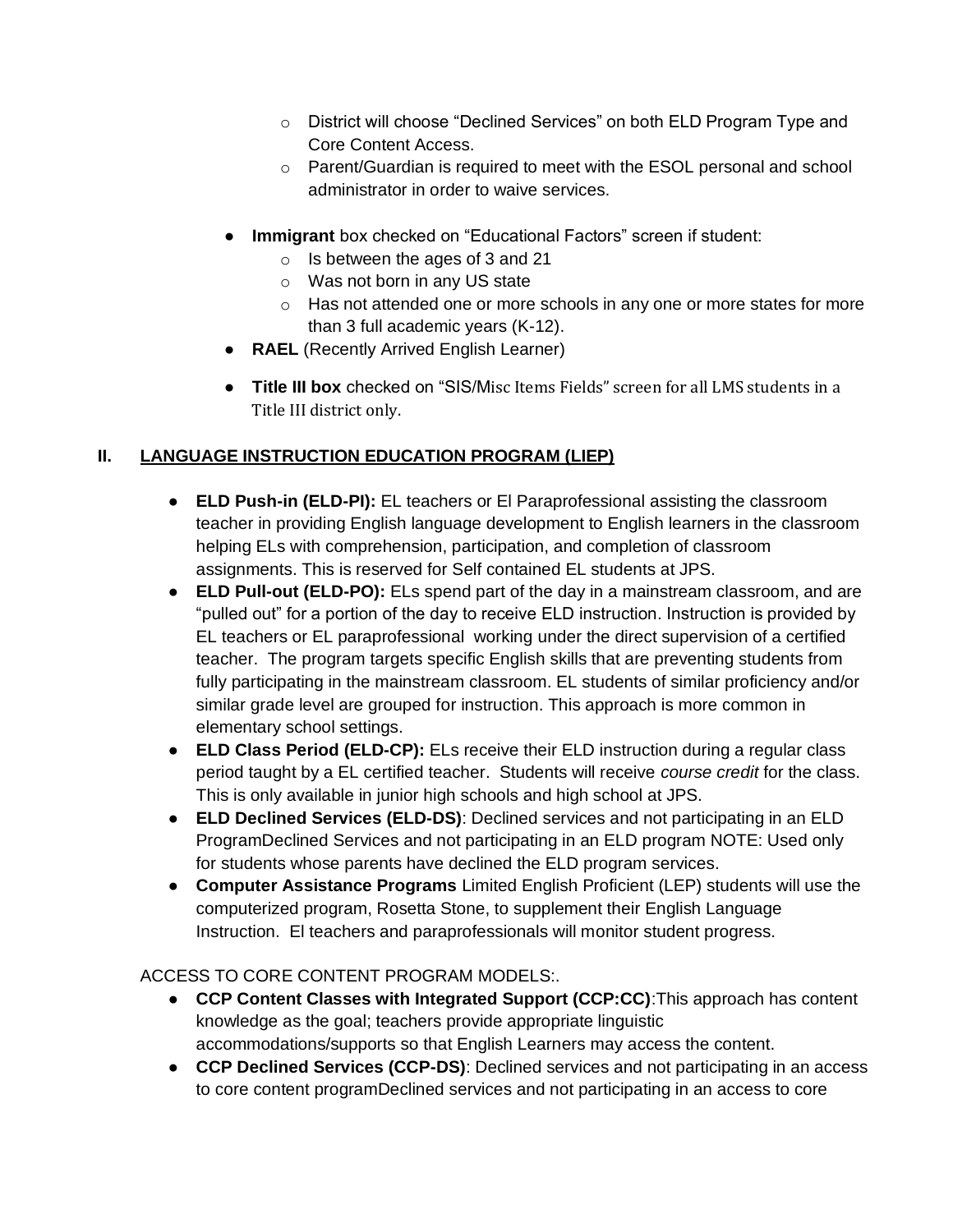content program. NOTE: Used only for students whose parents/guardians have declined the access to core content program services.

#### EL PROGRAM CURRICULUM

● JPS uses the E.L. Achieve Curriculum Systematic ELD with all LEP students. This curricula follows the Arkansas English Language Proficiency Standards .

# **III. STAFFING AND SUPPORTING ESOL PROGRAM**

All teachers will be certified in the grade levels/content areas they teach. When possible, ELs will be placed in an ESL certified/endorsed teacher's classroom. All certified and classified staff should receive annual ESOL training. Trainings may include, but are not limited to:

- Policies and Procedures
- Integrating language acquisition and content instruction which includes sheltering English through teacher scaffolding
- Authentic assessment for EL students
- Classroom coaching and support of teachers of ELs
- Cultural Sensitivity training
- Specific training for paraprofessionals who provide instruction

Scheduling of this training is a joint effort between the **District ESOL Coordinator** and the district personnel responsible for staff development.

# **IV. MEANINGFUL ACCESS TO ALL DISTRICT PROGRAMS**

#### **CORE CURRICULUM**

All students are entitled to instruction in the district's core curriculum (Arkansas Academic Standards) while receiving appropriate language assistance support. This includes equal access to the school's facilities, such as computer and science, and other labs or facilities, to ensure that EL students are able to participate meaningfully in the educational programs. Meaningful access to the core curriculum is a key component in ensuring that EL students acquire the tools to succeed in general education classrooms within a reasonable length of time. This is documented, per student, as the Language Instruction Educational Program Access to Core Content code described earlier.

#### **G/T and AP**

All students will have equal access to "Gifted and Talented" and "Advanced Placement" programs.

- Instruments used to identify students for gifted and talented programs will not prohibit EL students from being identified due to language.
- Teachers of AP classes will use sheltered English strategies that will allow EL students to participate when language is the only barrier.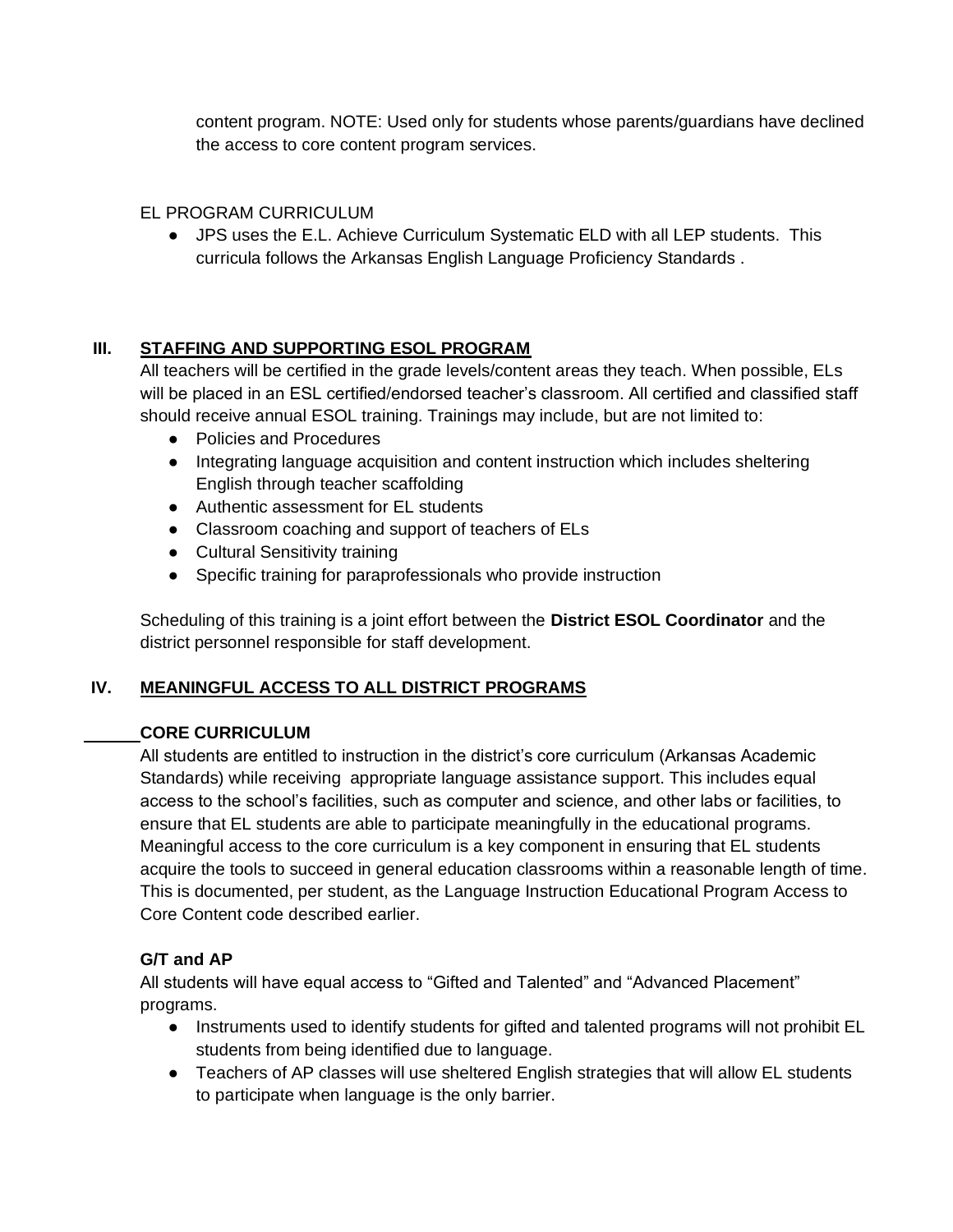**SPECIAL EDUCATION:** All students will have equal access to "Special Education" services and programs. Proper documentation must be made to prove that the student is being placed in the special education program based on a learning disability and not because of language proficiency level. ELs are eligible for dual services.

● [English Learners with Disabilities Manual](https://drive.google.com/open?id=1SEcB6gP--psFMuS4r6Oh_q7n8ac6O1rI)

# **EXTRACURRICULAR PROGRAMS:**

All students will have equal opportunity to participate in extracurricular and nonacademic activities.

- Language issues will not prohibit EL students from participating in athletics and other non academic activities.
- Effort will be made to make these activities as accessible as possible to all students regardless of their language, ethnicity, or financial capabilities.

**CLASSROOM ACCOMMODATIONS:** The mainstream classroom teacher has the primary responsibility for instruction of the EL. All teachers and paraprofessionals must be trained in ESL strategies. Individual student accommodations will be determined by the Language Proficiency Assessment Committee (LPAC). Classroom teachers will access accomodations/ modifications through the Ellevation portal. They will receive training and information on how to access student profile information. The student profile will list specific accommodations to use appropriate for the student's proficiency level. Classroom instruction should be delivered using comprehensible input, or instruction meaningful to the learner. Classroom teachers will be provided professional development training providing strategies and methods for instructional delivery and assessment. Teachers are strongly encouraged to continue their education and research concerning our growing population of English Learners.

**GUIDELINES FOR GRADING:** Assigning failing grades to students who are not proficient at expressing their ideas and thoughts in English is not acceptable. Likewise, it is not appropriate to assign a grade that indicates satisfactory work if grade level standards incorporated with ELP Standards are not being met by the student. Every effort should be made to teach the EL at grade level using appropriate accommodations to scaffold the learning and methods of lesson delivery.

- Teachers should expect to explain how they are meeting the needs of their ELs. Specifically how they are providing scaffolds for EL engagement, participation and grade level learning.
- All classroom and testing accommodations are to be documented in the LPAC form.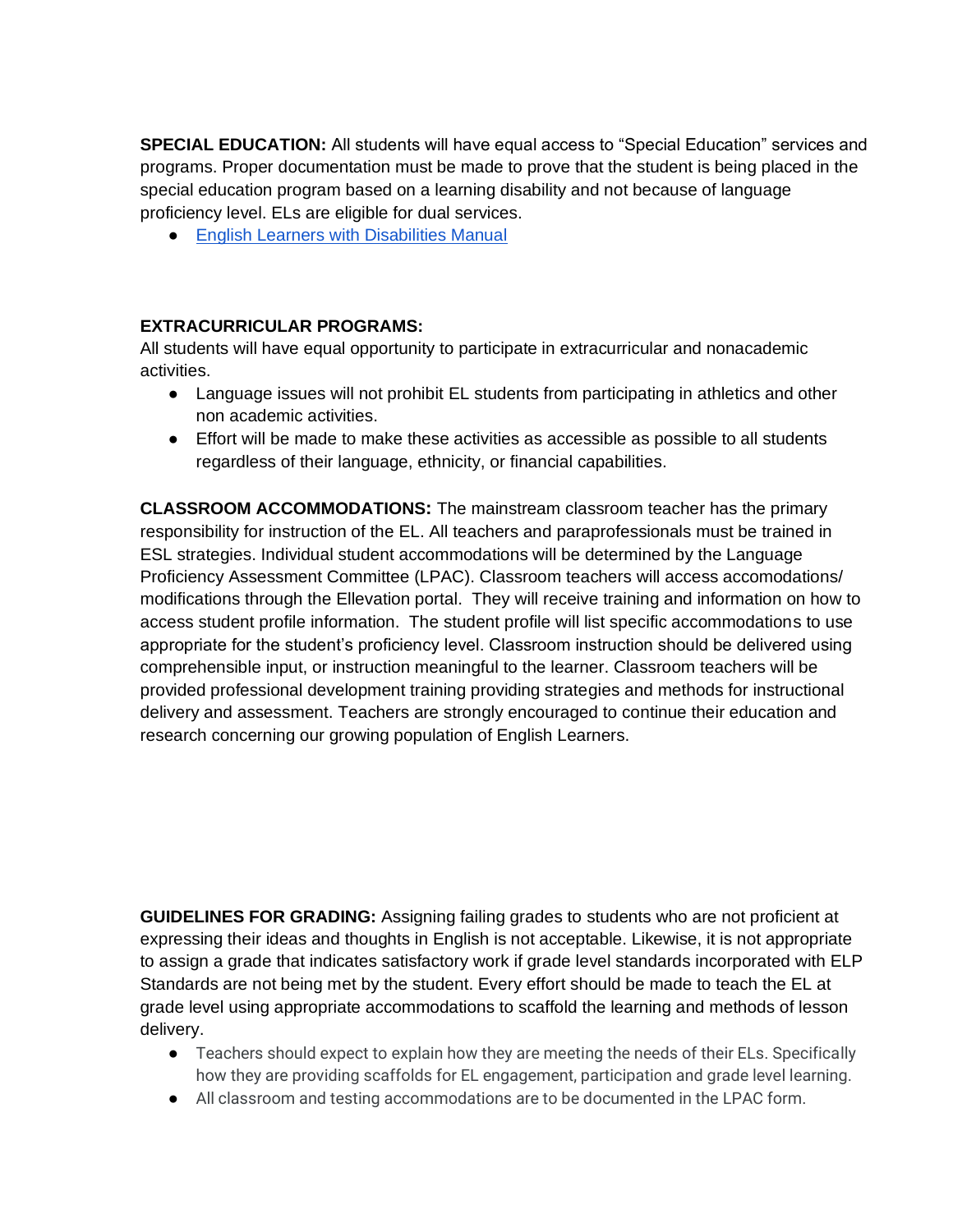**STUDENTS ENTERING 9th GRADE as BEGINNING ELs:** If an EL student enters ninth grade with beginning-level proficiency, Jonesboro Public Schools will provide a program of instruction to help the student earn a regular high school diploma with her/his grade-level peers. Specific attention will be paid to classroom accommodations; mapping of courses for the four years will be a team effort with the counselor and the ESOL teacher, and enrollment in ESOL English will be scheduled for language development. In addition, EL students will be offered academic programing, like their never-EL peers, as well as the chance and support for participation in courses with college prerequisites.

Students entering school beyond 9th grade age will begin working towards 9th grade credits unless/until transcripts from other school districts prove that the student has already earned those credits.

**RETENTION:** According to the law, a student may not be retained solely on the basis of low English language proficiency. When making decisions the LPAC will consider the following:

- Cognitive ability is NOT related to English language proficiency
- Timeline to proficiency could take 5 to 7 years (see [ESSA Timeline to Proficiency\)](https://docs.google.com/document/d/18uDe7fKj3QqWpt9tjLwznwSpoBVDnfkSpj0wMYzZTGY/edit?usp=sharing) **[Tracker](https://drive.google.com/file/d/0B2RVJ6lN55oGUzBEWHBTNVg3d3F1a2hmOURJTDhzNTIwQk8w/view?usp=sharing)**
- Research shows retention to be a factor leading to dropout rates
- Separating a child from his peers can cause self-esteem issues, and EL students already experience the need to fit in with peers
- Retention may only be considered if students have received appropriate accommodations in mainstream classes but have NOT shown progress in their language AND content skills. *Documentation of appropriate accommodations must be provided.*

**TESTING ACCOMMODATIONS:** Accommodations are available on state mandated tests. The LPAC decides which students receive which state allowable accommodations. The classroom teacher must regularly use the accommodation throughout the school year in order for the accommodation to be valid on spring state assessments. If the student has not been receiving the accommodation throughout the year, he will not be allowed to use it on state tests in the spring. *There are no exemptions to state assessments for ELs.* 

# **V. AVOIDING UNNECESSARY SEGREGATION OF EL STUDENTS**

The Jonesboro Public Schools does not segregate students on the basis of national origin or EL status. While the EL program may require that students receive separate instruction for a limited period of time, the district will make every effort to ensure that this is done in the least segregated manner possible.

# **VI. EVALUATING EL STUDENTS FOR SPECIAL EDUCATION SERVICES AND PROVIDING SPECIAL EDUCATION AND ESOL SERVICES**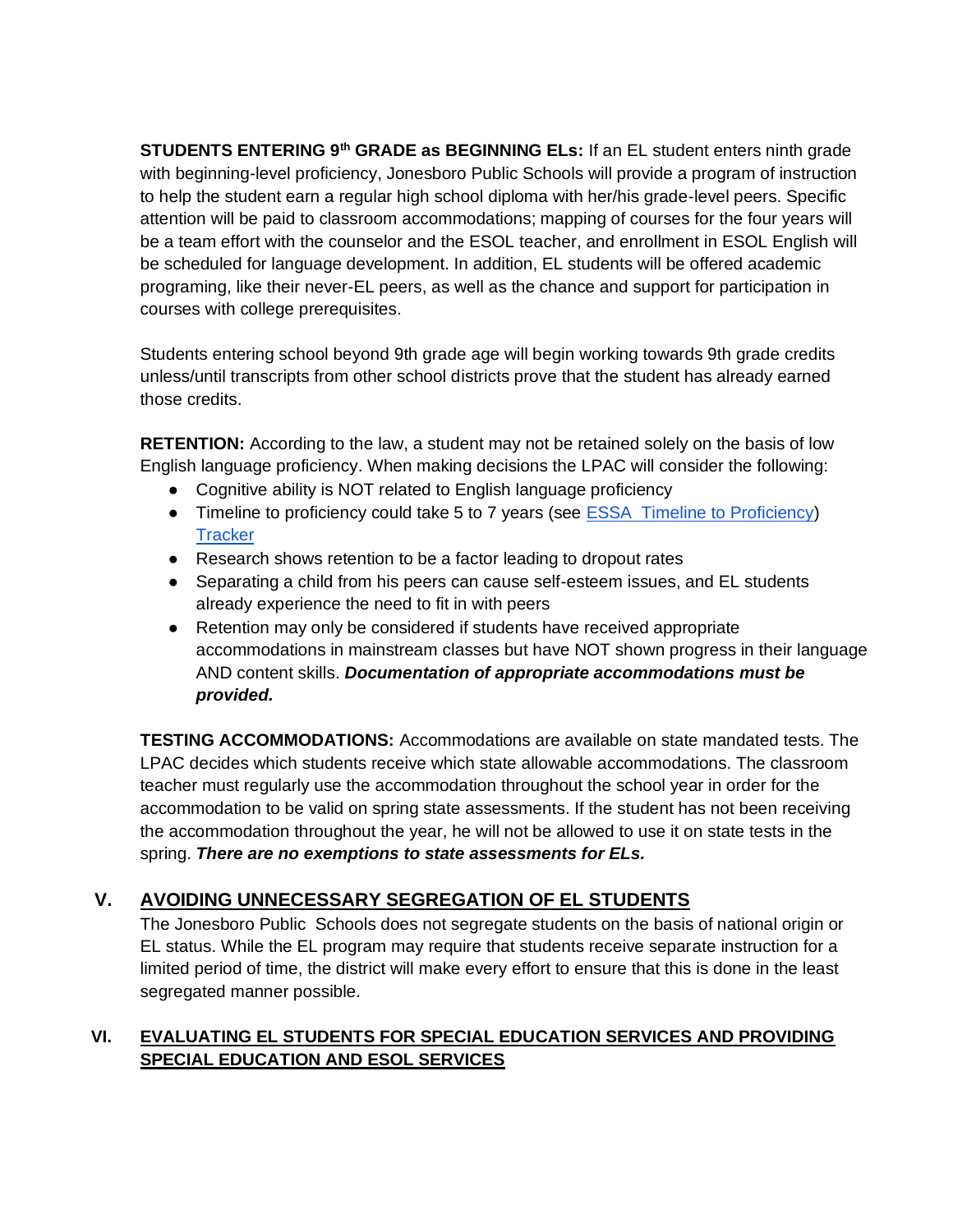All EL students who qualify for special education services under IDEA or Section 504 and ESOL services may receive both according to the Individualized Education Program (IEP) and LPAC decisions.

- All assessments administered to EL students will be in a form or language that will yield the most valid results unless it is clearly not feasible to provide or administer.
- Parents will be informed how the language instruction education program meets the objectives of their child's IEP.
- Students qualifying for both programs of service will receive both services, with neither outweighing the importance of the other.
- As with evaluations under IDEA, Section 504 evaluations of EL students must measure whether an EL student has a disability and not reflect the student's lack of proficiency in English.
- Prior to evaluating an EL student, appropriate information about a student's previous educational background will be gathered, including any previous language-based interventions.

# **VII. MEETING THE NEEDS OF EL STUDENTS WHO OPT OUT OF ESOL PROGRAMS**

Parents have a right to decline or opt their children out of the ESOL program or out of particular ESOL services within an ESOL program. Services only, not identification, may be declined. **If a parent/guardian declines ESOL program services, the student must be marked in eSchool (value box checked on the "ELL Programs" page) as an English Learner with a parent ESL Waived Services Date recorded until the student meets exit criteria or the parent/guardian requests that the student be placed back into ESOL services.** *Do not enter an exit date.*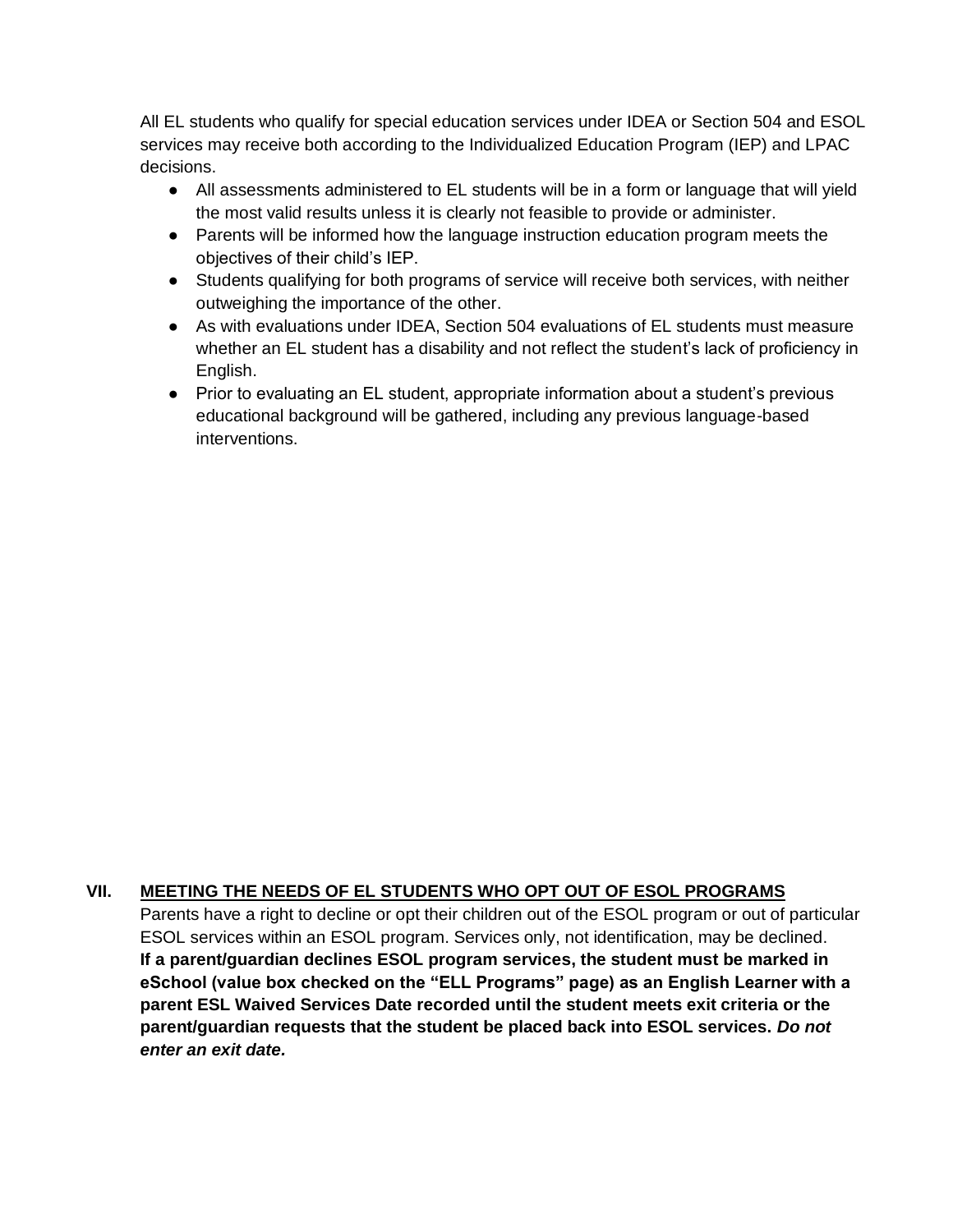- To ensure the needs of opt-out EL students are being met, the district will yearly monitor the progress of students who have opted out.
- Parent/Guardian will be required to meet with the ESOL designee and school administrator before waiving services to ensure the parent/guardian fully understands.
- If an EL student who opted out of the programs or services does not demonstrate appropriate growth in English proficiency, or struggles in one or more subjects due to language barriers, the district will take affirmative steps including informing the EL student's parents of his or her lack of progress and offering the parents further opportunities to enroll the student in the ESOL program or at least certain ESOL services at any time.
- Opt-out EL students must have their English language proficiency assessed annually to gauge their progress in attaining English proficiency and to determine if they are still in need of and legally entitled to ESOL services. There is no assessment exemption for students who do not receive ESOL services. This means all EL students in Arkansas must participate in the Arkansas' annual summative English proficiency test, currently ELPA21. Once opt-out EL students meet valid and reliable criteria for exiting from EL status, the Jonesboro Public Schools will monitor their progress for four years, as it does with other exited EL students.

# **VIII. MONITORING AND EXITING EL STUDENTS FROM ESOL PROGRAMS AND SERVICES**

Jonesboro Public Schools will monitor the progress of all EL students in achieving English language proficiency and acquiring content knowledge as mandated by the state of Arkansas. This applies to all students, even if they are opted out of the ESOL program. We will take appropriate steps to assist students who are not adequately progressing.

Annual (yearly) reviews of English learners will be conducted by the school's/district's Language Placement and Assessment Committee (LPAC). Each annual review will yield one of three decisions:

- 1. Student has not met required exit criteria, so he/she remains in the program.
- 2. Student has met required exit criteria, so he/she exits the program and begins the monitoring process.
- 3. Student is in the monitoring process, classified as a Former English Learner, and is monitored for four years, according to federal guidelines as outlined in the [Arkansas](http://dese.ade.arkansas.gov/public/userfiles/ESEA/Arkansas_ESSA_Plan_Final_September_15_2017.pdf)  [ESSA Plan.](http://dese.ade.arkansas.gov/public/userfiles/ESEA/Arkansas_ESSA_Plan_Final_September_15_2017.pdf)

# **IX. ASSESSMENT OF ENGLISH LANGUAGE PROFICIENCY**

To assess EL students' acquisition of English proficiency, JPS will use the ELPA21.

ELPA21 (English Language Proficiency Assessment) is a standardized test aligned with English Language Proficiency Standards. It assesses language acquisition in the four domains of Reading, Listening, Speaking, and Writing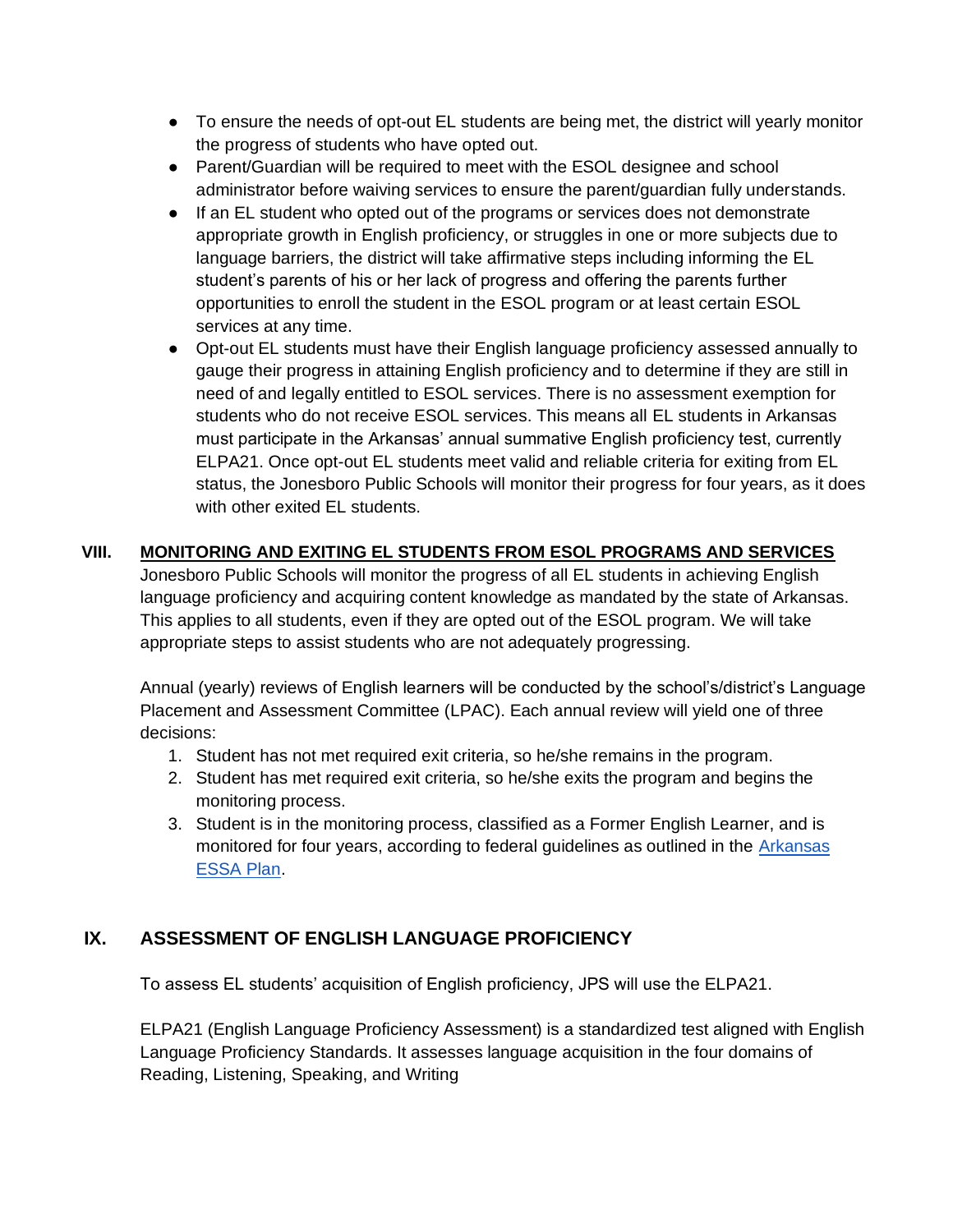To exit an EL student from the ESOL program, he/she must meet the following criteria:

- Demonstrate proficiency on ELPA21
	- Separate proficient scores in each domain or a composite score of "proficient" derived from scores in all four language domains
- Demonstrate proficiency on the Arkansas Professional Judgment Rubric by having at least two pieces of required evidence.
- This must be documented on the [Language Minority Student Exit/Monitoring](http://www.arkansased.gov/public/userfiles/Learning_Services/English%20Language%20Learners/ADE_Language_Minority_Student_Exit_Monitoring_Form_5_11_18.pdf) form mentioned above.

Information on the exiting process can be found in the [Arkansas Professional Judgment](http://adecm.arkansas.gov/Attachments/LS-18-093--Arkansas_Professional_Judgment_Rubric-Exit_Criteria_Guidance.pdf)  [Rubric Exit Criteria Guidance.](http://adecm.arkansas.gov/Attachments/LS-18-093--Arkansas_Professional_Judgment_Rubric-Exit_Criteria_Guidance.pdf)

# **X. Language Proficiency Assessment Committee (LPAC)**

The decision to exit or reclassify the EL student from the ESOL program must be made on an annual basis by the Language Proficiency Assessment Committee (LPAC) following guidelines outlined in the Arkansas Professional Judgment Rubric. All Annual Review results must be recorded in eSchool no later than September 30 following spring ELPA21 Summative Testing.

Jonesboro Public Schools will monitor and provide assistance to all exited students for four years after exiting the ESOL program, as mandated by the state (ADE) to ensure that:

- The student has not been prematurely exited
- Any academic deficits they incurred as a result of participation in the EL program have been remedied
- The student is meaningfully participating in the standard instruction program comparable to the never-EL peers

If the student is re-entered into EL services, Jonesboro Public Schools will document the basis for the re-entry and will acquire parent consent to do so.

# **eSchool Coding**

- All monitored students must have an entry date and an exit date.
- "Value" box must NOT be checked.
- "ESL/ELL Monitored" drop-down must be marked
	- M1--Monitored Year 1
	- M2--Monitored Year 2
	- M3--Monitored Year 3
	- M4--Monitored Year 4
	- MC--Monitoring Complete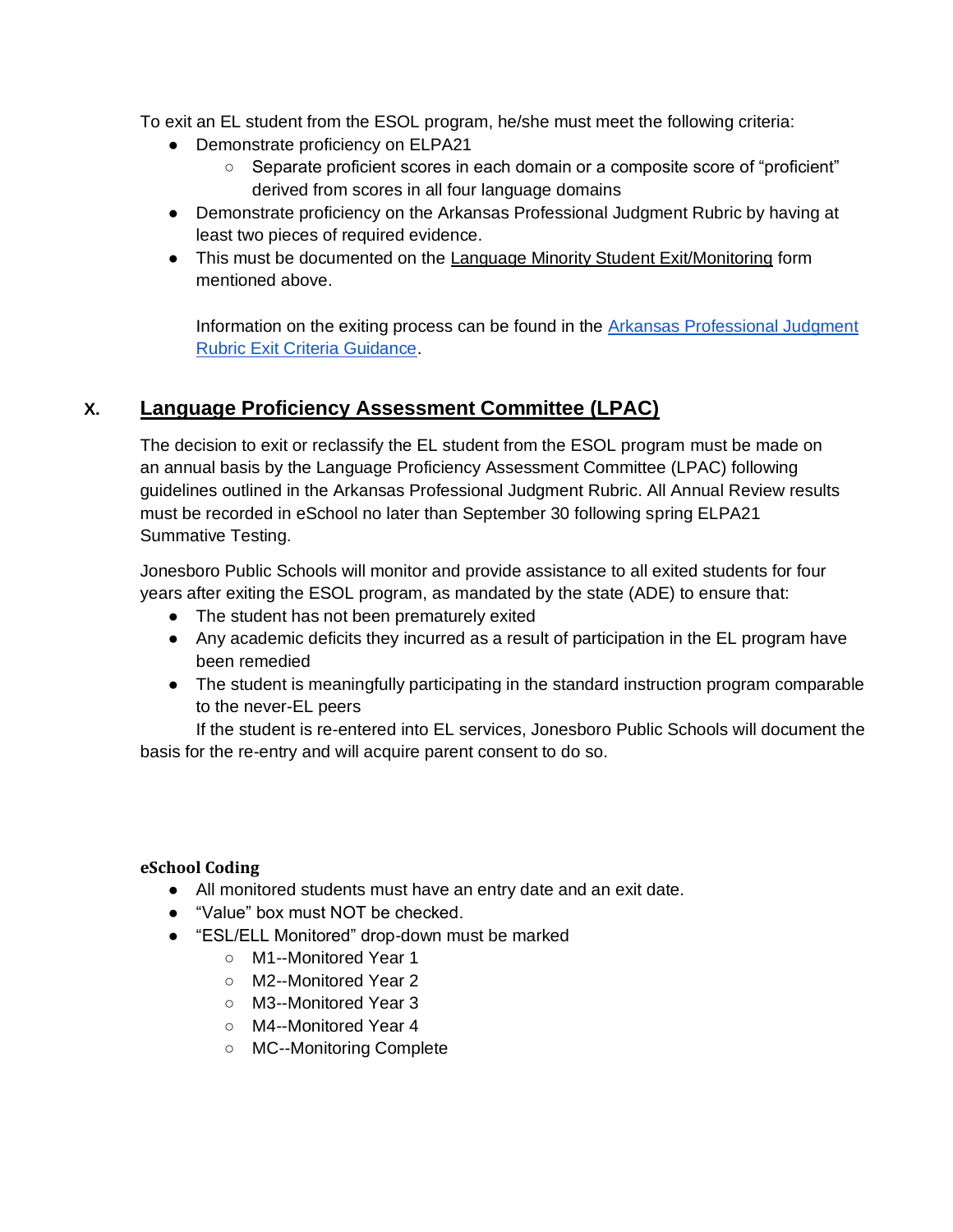# *If, during monitoring, a student returns to EL status, delete the "Exit Date" and check the "Value" box again. Choose MC for Monitoring*

# **XI. EVALUATING THE EFFECTIVENESS OF THE ESOL PROGRAM**

Jonesboro Public School's ESOL program will be evaluated yearly to determine if it is producing results which indicate that students are overcoming language barriers. The following areas will be considered:

- EL students are able to attain English proficiency within a reasonable period of time (according to the [ESSA Timeline to Proficiency\)](https://docs.google.com/document/d/18uDe7fKj3QqWpt9tjLwznwSpoBVDnfkSpj0wMYzZTGY/copy)
- EL students are able to meaningfully participate in the standard educational program comparable to their never-EL peers
- EL students are progressing from grade to grade without content-area deficits that require remediation due to inclusion in the ESOL program
- EL students are on track to graduate and have comparable opportunities to their never-EL peers to become college and career ready
- The achievement gap between EL students and never-EL students is declining over time
- The degree to which current and former EL students are represented in advanced classes, special education services, gifted and talented programs, and extracurricular activities relative to their never-EL peers

In evaluating the program, the committee will review each of the following parts of the program:

- 1. Identification Process
	- a. Are schools using the HLUS?
	- b. Are buildings notifying the EL Teacher of new enrollees?
	- c. Are students being identified when they enroll?
- 2. Assessment of Student
	- a. Are students assessed using the ELPA 21 screener?
	- b. Are assessors trained?
	- c. Are schools using the assessment data?
	- d. Are students assessed annually with the ELPA 21 formative assessment?
	- e. Are students being assessed properly with state standardized tests?
- 3. Placement of students
	- a. Are LPACs functioning according to guidelines?
	- b. Is flexibility available for a student's schedule to work out appropriately?
	- c. Is placement happening in a timely manner?
		- i. 30 days for new enrollees at beginning of school year
		- ii. 10 days for enrollees any time after that
		- iii. Records from other in-state districts received and reviewed
- 4. Curriculum and Instruction